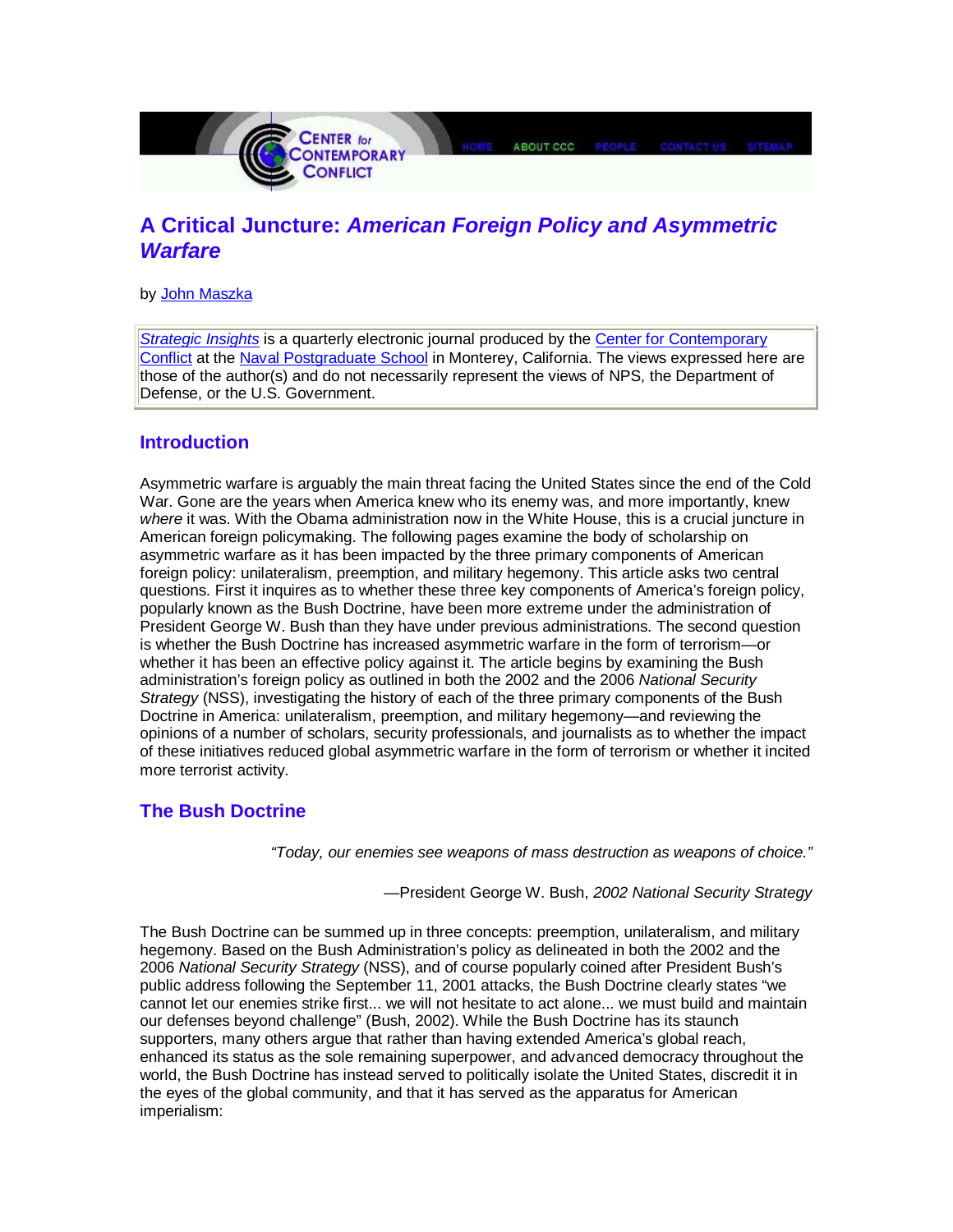Having spooked ourselves into believing that we have no option but to act fast, alone, unilaterally and pre-emptively, we have managed in six years to destroy decades of international good will, alienate allies, embolden enemies and yet solve few of the major international problems we face (Zakaria, 2007:24).

One big problem with the Bush Doctrine according to Wilhelmsen and Flikke (2005) is that, at least in the case of Russia, it is being emulated. If the United States can justify preemption and unilateralism in defense of its national security, why can't everyone else? This, of course, would be catastrophic in several, if not most (or all) cases. Suppose India decides it totally justified in preempting Pakistan? No Security Council authorization? No problem. The same scenario can be imagined of Pakistan against India, China against Taiwan (or vice versa), Israel against any number of its neighbors, Iran against Israel or the United States, North Korea against... We all get the picture. So why did the Bush administration favor this seemingly counterproductive foreign policy strategy? This is a now a moot question. A much more relevant question is whether the Obama administration would be wise to embrace a similar foreign policy.

While there is much to be applauded in the 2002 NSS, particularly given the context of the September 11 attacks (and there are definitely those that do applaud it as well as those who do not), we now have the advantage of hindsight. This hindsight has revealed several things, from the nonexistence of weapons of mass destruction (WMD) in Iraq, to the fragile nature of America's global credibility. Perhaps America has begun to learn the meaning of Metternich's most fitting phrase: "When Paris has a cold, all Europe sneezes." Now that much of the adrenaline of 9/11 has subsided, and especially with the upcoming presidential elections, it would be wise to re-examine our position in world affairs, reassess our leadership role, and adapt our foreign policy objectives to better serve both our national security and the ever-changing global security environment. To best do this, we should attempt to understand where we are now, and more importantly, how we arrived here. Therefore, in the following section, I examine the history of American unilateralism.

## **The History of American Unilateralism**

"Our purpose as a nation is firm... to answer these attacks and rid the world of evil."

—President George W. Bush, September 14, 2001.

To discuss American unilateralism, it would be beneficial to first define unilateralism and then contrast it to multilateralism. Henry Liu (2006:1) offers the following definition of unilateralism:

State policies or actions are deemed 'unilateral' if they have significant impacts on people in other states but undertaken by a single state without the mandate of bilateral or multilateral treaties or in violation or defiance or rejection of such treaties.

We will quickly find, however, that while Liu's definition seems straightforward enough, it is by no means universally accepted. This becomes obvious when we contrast unilateralism with multilateralism. Robert Keohane (1990:731) defines multilateralism as "the practice of coordinating national policies in groups of three or more states." This presents a quantitative discrepancy with Liu's definition of unilateralism. In all respects however, the definitions are the same in principle. I lean toward the use of Keohane's "three or more" definition as it is more in the spirit of multilateralism, particularly as it applies to America's relationship with the United Nations.

There is certainly no clear consensus as to when unilateralism became the official stance of U.S. foreign policy. There is however, little doubt that unilateralism is the prevailing principle today. Melvyn Leffler (2005: 441) stresses the continuity between Bush's unilateralism and those of the "basic traditions of U.S. foreign policy that go back to the Plan of Treaties of 1776 and the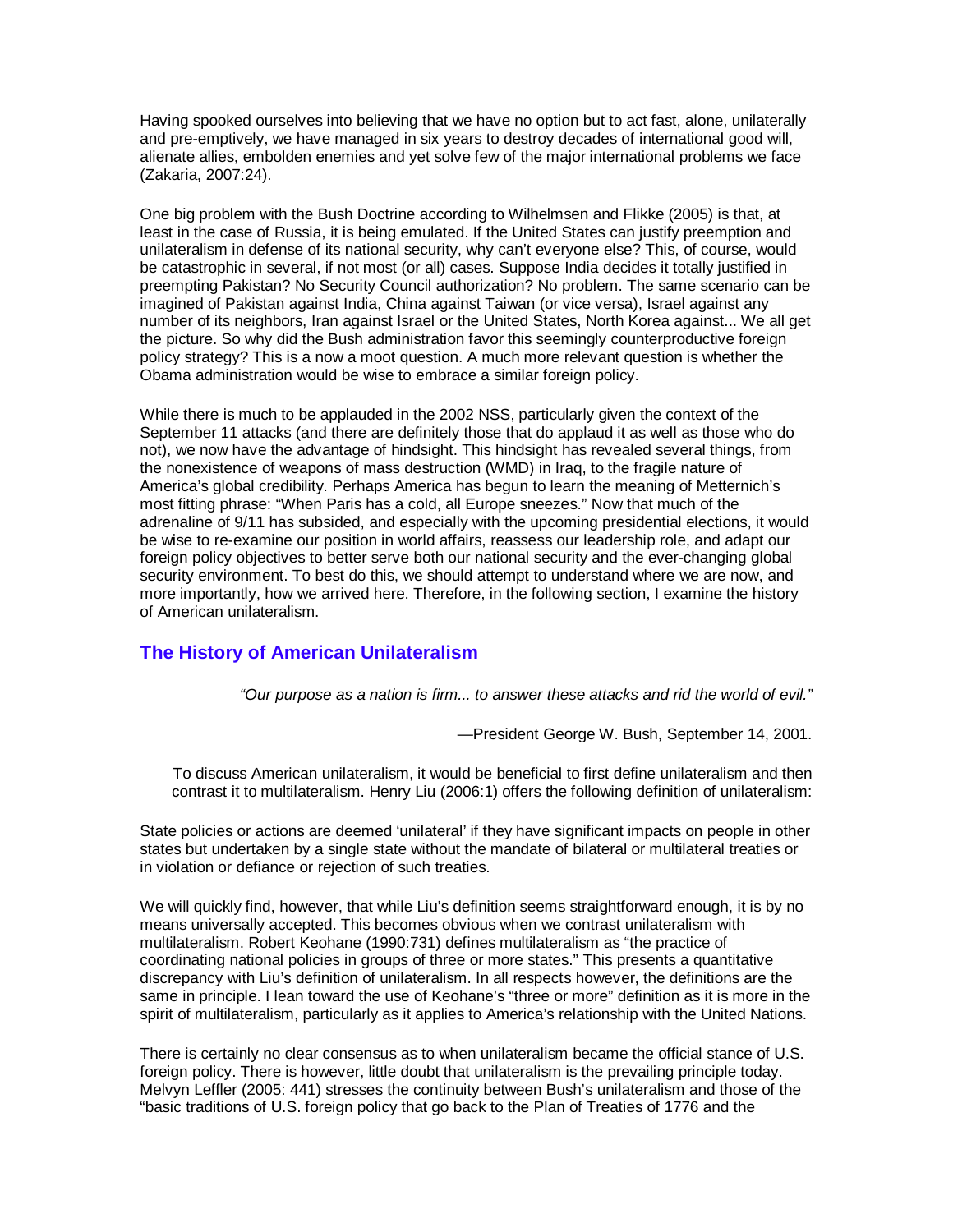Declaration of Independence." Leffler himself clearly admits to wide disagreement on the subject, stating that while some such as Robert Kagan, Walter Hixson, Carolyn Eisenberg, and Daniel Drezner are largely in agreement with this position, others such as Arnold Offner and Anna Kasten are not.

Also on the Leffler side of the debate, Lawrence S. Finkelstein (2006) argues that regarding the United Nations, "the United States was far from comfortable with the thought that the United Nations should be a source of laws for the United States to obey." The U.S. championed favorable wording in what eventually came to be known as the "domestic jurisdiction" clause, which decided what legal issues fell under domestic jurisdiction. The U.S. also refused to accept the World Court's compulsory jurisdiction, and with the Connally Amendment, it demanded the right to decide for itself what legal issues fell under its own domestic jurisdiction.

Likewise, Liu (2006:1, 4) traces U.S. unilateralism to influences of the Christian Right on U.S. foreign policy following World War II. According to Liu, American unilateralism "was the ideological basis for the Cold War with a self-righteous Superpower leading subservient allies who did not have the wherewithal to resist it." American unilateralism has continued beyond the end of the Cold War despite allies' "attempts to assert increasing independence with the disappearance of perceived Soviet threat." Liu quotes Huntington:

The unipolar moment has passed. Even old allies stubbornly resist American demands, while many other nations view U.S. policy and ideals as openly hostile to their own. Washington is blind to the fact that it no longer enjoys the dominance it had at the end of the Cold War. It must relearn the game of international politics as a major power, not a superpower, and make compromises. U.S. policymaking should reflect rational calculations of power rather than a wish list of arrogant, unilateralist demands.[1]

While Liu (2006: 4) clearly states that "U.S. unilateralism did not start with the Bush Administration," he does make a point to recount some of the many blatant actions taken by the Bush Administration to flex its unilateral displeasure, as well as some equally blatant responses. For example, Liu condemns the Bush Administration's unilateral withdrawal from the Anti-Ballistic Missile (ABM) Treaty, its refusal to honor America's commitment to the Nonproliferation Treaty (NPT), and its invasion of Iraq without UN authority—bringing Kofi Annan's public denunciation of President Bush's war against Iraq as illegal.

Further investigation reveals that Offner and Kasten are not the only ones to disagree with Leffler. On the opposite side of the debate, David C. Hendrickson (2006: 274, 278, 280) acknowledges that "preemption, unilateralism, and hegemony are often seen as the defining characteristics of American foreign policy." Yet he argues that far from being "focused on preemption, unilateralism, and hegemony," early American foreign policy was based on the principles of peace, the fabric of international law and the institution of neutrality. In his argument against historian John Lewis Gaddis' proposal that the war on terror has precedent in early American history, Hendrickson quotes John Quincy Adams: "We should retreat to the wall before taking up arms, and be sure at every step to put them as much as possible in the wrong." While conceding that there are definitely instances in American history that U.S. actions must be defined as preemptive (the Mexican War under Polk), or hegemonic (the conquest and decimation of the Native Americans), Hendrickson flatly denies that this was the "default position or original understanding of American statecraft." Hendrickson compares modern proponents of the Iraq War with earlier proponents of the Mexican War:

There is much in the argument over the contemporary Iraq War that recalls the argument over the Mexican War. If contemporary proponents of 'preemption, unilateralism, and hegemony' want to stand on the narrow shoulders of President Polk, they have every right to do so. But to view Polk's actions as typical of policies pursued by a generation is to do an injustice to the historical record... To those representative American statesmen of the second generation who had most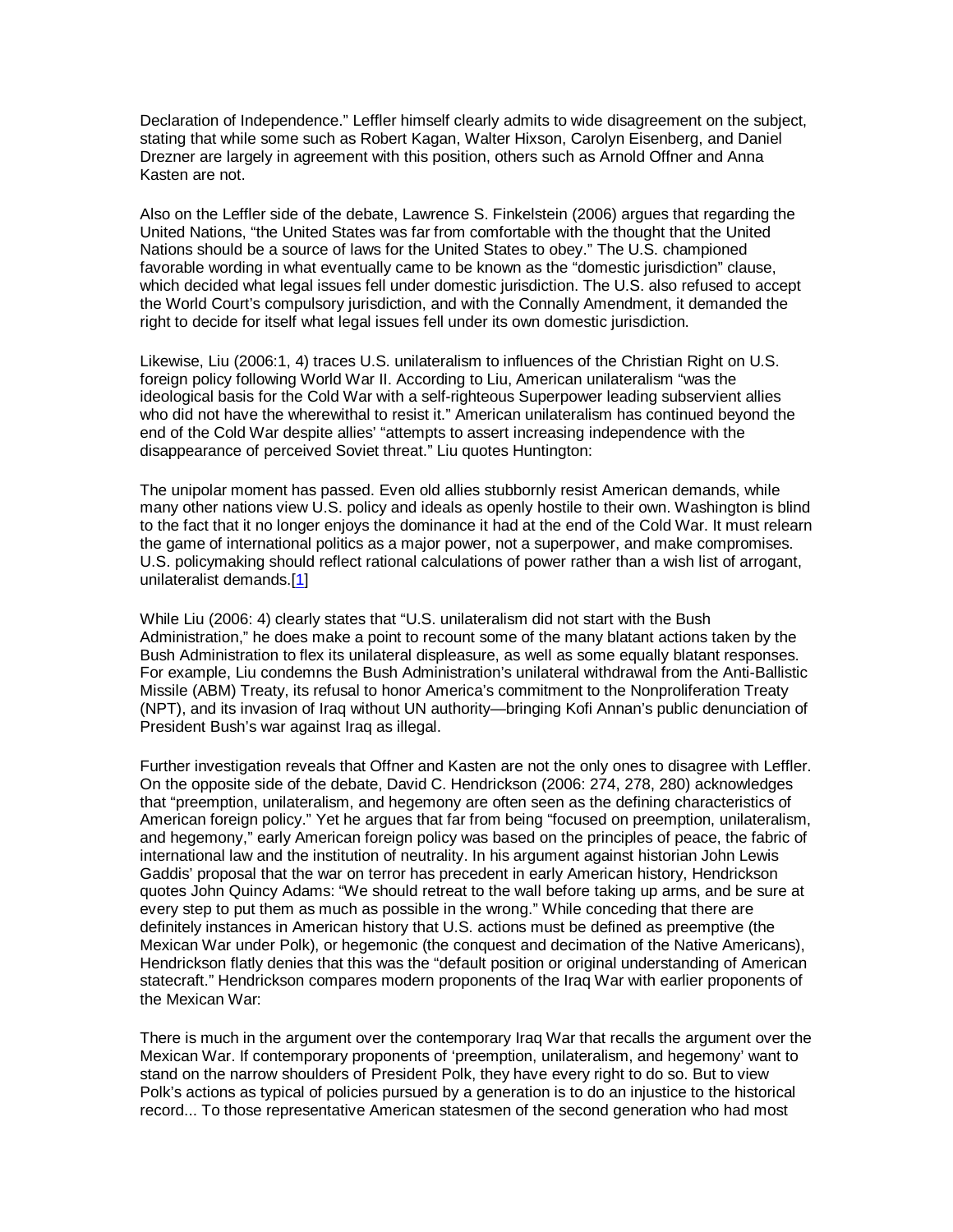thoroughly imbibed the pacific precepts of the American system and who stood near death at the time of the war—Adams, Gallatin, Clay, and Webster—the war appeared an alien and repulsive event, a repudiation of everything their country stood for.

Far less accommodating than Hendrickson, Stanley Hoffman (2006:1-2) marks a clear line of demarcation between Bush's unilateralism and past American foreign policy, calling it "America's new unilateralism." According to Hoffmann, neoconservatives such as Cheney and Rumsfeld were "enraged" by the Clinton administration's failure to act unilaterally and proclaim U.S. hegemony. "When George W. Bush came to power, September 11 provided what seemed an unchallengeable opportunity for a drastic change in strategy and in diplomacy." Likewise, Kim Holmes (2007:21) describes President Bush's policy of unilateralism as a "revolutionary approach to U.S. foreign policy." Even Charles Krauthammer (2001) described President Bush's unilateralism as something new:

With ABM and Kyoto, the new unilateralism is earning notice. It began with a great gnashing of teeth by our allies: Nations that spent the better part of the last 500 years raping and pillaging vast swaths of the globe now pronounce themselves distressed at the arrogance of the United States for refusing, at the height of its power, to play the docile international citizen.

Bruce Cronin (2001:104) squarely places the emergence of unilateralism on President Bush's shoulders. After carefully explaining that while "an empire can arise through naked conquest,... hegemony is a form of leadership not domination," Cronin paints the picture of the fall of the Soviet Union, the U.S. victory over Iraq, and the hard-earned rise of America as the leader of a new multilateral order; but then laments:

Yet soon after building broad international support for a new order based on multilateralism under American leadership, the U.S. began to pursue a series of unilateral policies in the face of widespread opposition from the other great powers. The U.S.-inspired anti-Iraq coalition had symbolized the rise of a new hegemonic era in which U.S. leadership was broadly acknowledged. However, several years later, America's announcement that it would take unilateral action against Iraq over the strong objection of several members of the United Nations Security Council undermined the multilateralism it had so recently espoused.

James Dobbins (2004) likewise notes:

Before Sept. 11, 2001, the moderate, conservative, and neoconservative elements of the Bush administration's policy had been in rough balance. The 9/11 attacks changed all this. They stimulated an immediate and understandably unilateralist impulse to retaliate. Americans had been hit; they wanted to strike back, and they were in no mood to wait until a larger international posse could be formed.

Xu Weidi (2002:121) also places the unilateral burden on the Bush Administration: "Since George W. Bush took office, the United States has turned away from many international arms control agreements and instead chosen to pursue its interests through unilateral means." Weidi blames the dominating "mood of pessimism" on "recent setbacks in the area of international arms control, many of which can be attributed to U.S. unilateralism."

Jim Lobe (2002) published a piece that offers us a little history lesson regarding the emergence of the policy of unilateralism as it predates President Bush, but clearly pinpointing the implementation of it during the Bush administration's first term. Lobe described the appearance of a certain document that had been leaked to the New York Times in the spring of 1992. That document, written by Paul Wolfowitz and Irve Lewis Libby (who at the time worked at the Pentagon under Dick Cheney), was the draft Defense Policy Guidance (DPG). The draft DPG called for American unilateralism, military hegemony, and a policy of preemption. Lobe wrote that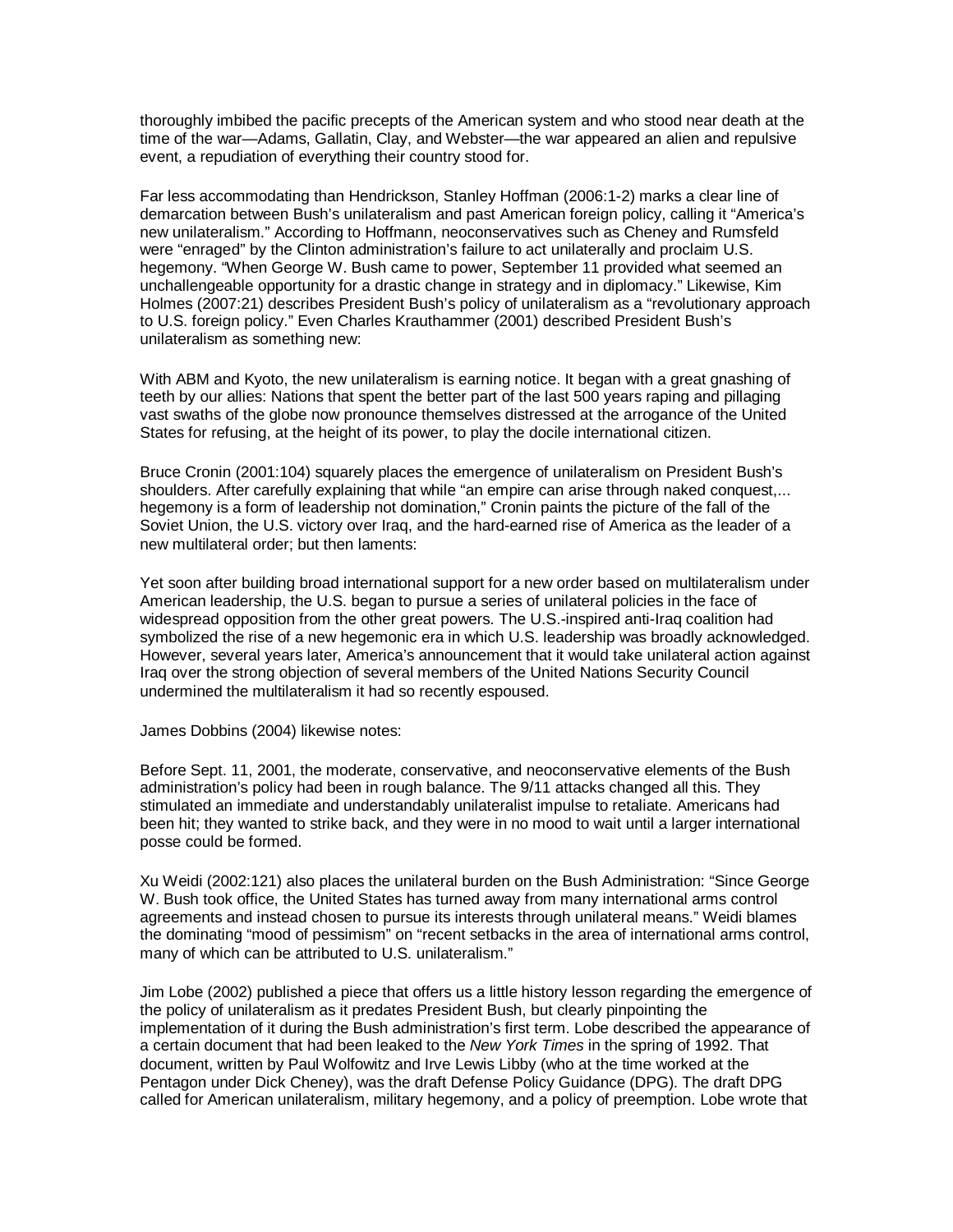the draft DPG was described by one U.S. senator as "literally a Pax Americana." Lobe himself states that the draft DPG was "essentially a vision of a world dominated by the unilateral use of U.S. military power." Its intended goal: to "prevent the rise of any possible challenger for the foreseeable future." Sound familiar? [2]

Obviously, quite a bit had changed between the spring of 1992 when the draft DPG was first leaked and the terrorist attacks of September 11, 2001. The controversy caused by the leaked draft DPG led then-National Security Adviser Brent Scowcroft and Secretary of State James Baker to insist that "the final DPG was toned down to the point of unrecognizability." By September 11, 2001, Cheney had risen to Vice President, Wolfowitz to Deputy Defense Secretary and Libby to Cheney's Chief of Staff. In its first year in office, the Bush administration "engineered what former UN ambassador Richard Holbrooke recently described as a 'radical break with 55 years of bipartisan tradition' in U.S. foreign policy making" (Lobe, 2002). G. John Ikenberry wrote:

According to this new paradigm, America is to be less bound to its partners and to global rules and institutions while it steps forward to play a more unilateral and anticipatory role in attacking terrorist threats and confronting rogue states seeking WMD... In that respect, the war on terrorism must be seen as a facade for a much more ambitious strategy of projecting U.S. military power around the world (Lobe, 2002).

Kuang (2005:160) argues that just as "Hitler used the burning of the Reichstag for his own ends, President Bush manipulated and took advantage of the fear created by the 9/11 attacks." Kuang quotes Nelson Mandela, who referring to the Bush administration, stated "anybody, and particularly the leaders of the superpowers, who takes unilateral action outside the framework of the U.N. must receive the condemnation of all who love peace... that country and its leader are a danger to the world."

Nelson Mandela was not simply uttering eloquent liberal phrases in pursuit of a photo opportunity. Many realist scholars and security experts agree that his words are packed with practicality. While most of Europe was operating under the collective lead of the United Nations, "conservative unilateralists assumed that unrivaled power relieved the United States of the need to cater to the demands of others" (Betts, 2006:388). This not only made the United States dangerous after the 9/11 attacks due to its insistence on taking unilateral military action, it also made little practical sense. Today we have the advantage of hindsight, and we can see eight years later that the American unilateralist approach has not worked. While American foreign policymakers have spun their wheels for the past eight years, Wright (2006:288) informs us that:

Within ten days of the 9/11 attacks, the member states of the European Union had formulated a common Action Plan which proposed measures in six categories... While there is no doubt that Europe remains a primary terrorist target, it is also no coincidence that the pattern of terrorist attacks has shifted away from Europe and towards areas where states are weak or lacking in democratic legitimacy or the physical infrastructure to deal with terrorism... The Europeans, especially the Europeans of the EU, are especially well placed to provide assistance to these states.

Scholars such as Wright, and many others, strongly believe that had the Bush administration taken the multilateral approach, succumbed to UN authority, and pursued diplomacy rather than war, the result would be very different from what it currently is. But the "Bush administration has never concealed its distrust of the U.N. and its agencies. The administration didn't want an international agency able to challenge the U.S. government" (Barry, 2007).

President Bush (2002) made the argument that America was acting multilaterally, and claimed that "the presence of American forces overseas is one of the most profound symbols of the U.S.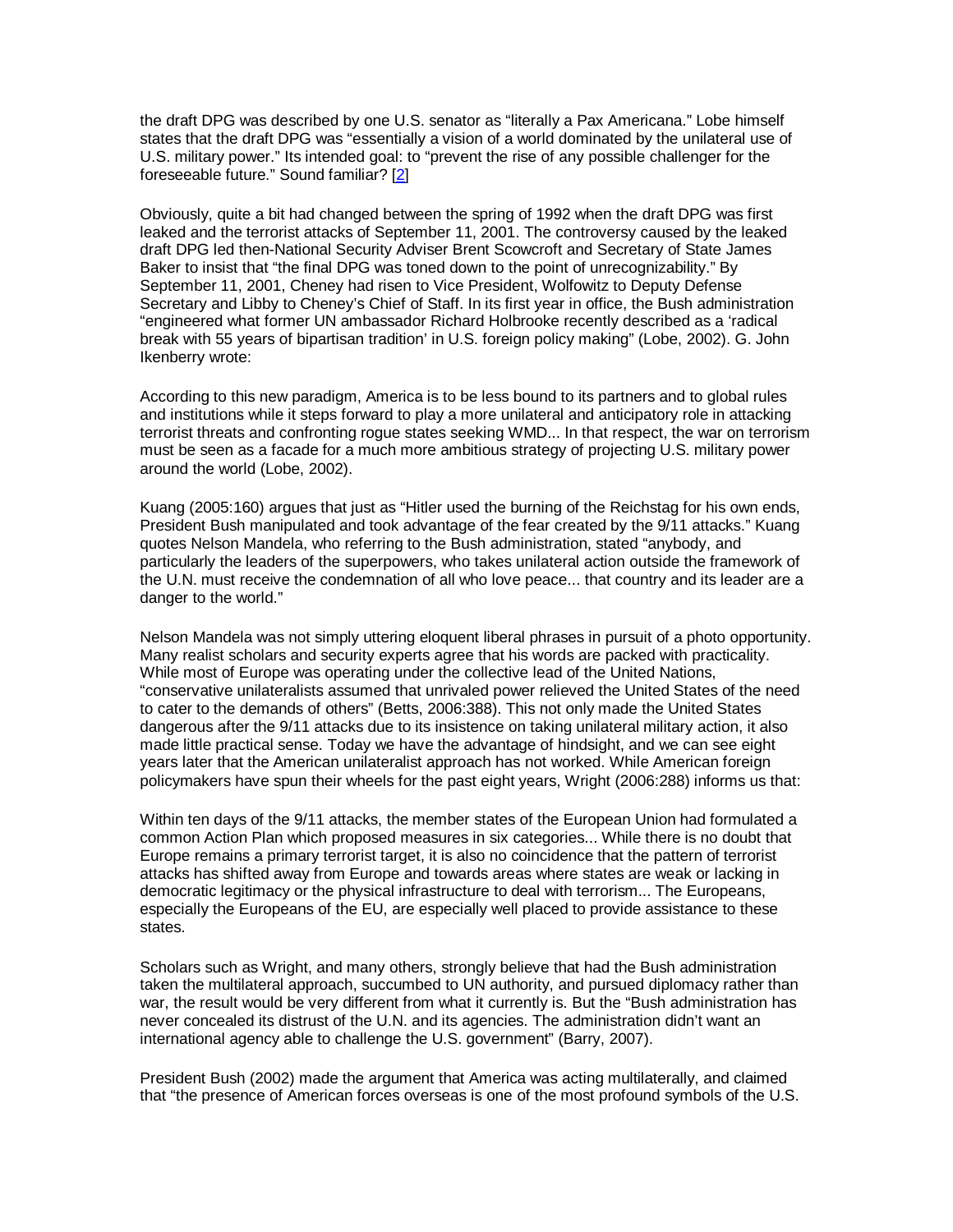commitments to allies and friends." Yet concerning the largely unpopular decision to deploy U.S. troops "in both Iraq and Afghanistan," Dobbins (2004) observed that "international participation, never very strong, was diminishing." Perhaps the most fitting criticism of the Bush administration is actually an indictment against America itself:

On the 57th anniversary of the Hiroshima bombing, Hiroshima Mayor Tadatoshi Akiba lashed out at the American response to the September 11th terrorist attack. He felt the U.S. response was based on the philosophy of 'I'll show you' and 'I'm stronger than you are,' with the result in Afghanistan, Pakistan, India, and the Middle East being the victimization of 'women, children, the elderly, and those least able to defend themselves... The United States has no right to force Pax Americana on the rest of us, or to unilaterally determine the fate of the world' (Carter, 2003:17).

This very angry and heartfelt denunciation strikes us all as both timeless and timely at once. The unimaginable horror of Hiroshima and Nagasaki become all too imaginable as we approach the precipice of that nightmare yet again. Tsuyoshi Hasegawa (2006:299) assures us that "evidence makes clear that there were alternatives to the use of the bomb, alternatives that the Truman administration for reasons of its own declined to pursue." This simple argument alone, by virtue of its profundity, demonstrates that an earnest and sincere compassion for humanity together with a jealous defense of human dignity must beat strongly within the heart of the debate over the history and origin of American unilateralism. Without such resonance, the inquiry will produce only words on a page.

This section has taught us that there are two broad schools of thought regarding the history of American unilateralism: those who view it as preceding the George W. Bush administration, and those who insist its implementation as an explicit component of foreign policy is unique to President George W. Bush. Either way, worldwide public opinion today appears largely negative toward the United States for its adherence to this policy. Only time will reveal whether the Obama administration will take deliberate action to reverse this negative public opinion; or whether, left to grow and fester, this negative public opinion of the United States will develop into increased popular support for terrorism the world over.

## **The History of the American Policy of Preemption**

We must adapt the concept of imminent threat to the capabilities and objectives of today's adversaries... The United States has long maintained the option of preemptive actions to counter a sufficient threat to our national security. The greater the threat, the greater is the risk of inaction— and the more compelling the case for taking anticipatory action to defend ourselves, even if uncertainty remains as to the time and place of the enemy's attack. To forestall or prevent such hostile acts by our adversaries, the United States will, if necessary, act preemptively.

-President George W, Bush, 2002 National Security Strategy

President Bush's 2002 National Security Strategy introduced a preemptive war policy that appeared to many to be just another spin on preventive war, a military doctrine viewed as nothing less than illegal by international standards. President Bush's 2006 National Security Strategy called for more of the same: "...we do not rule out the use of force before attacks occur, even if uncertainty remains as to the time and place of the enemy's attack" (Bush, 2006). The 2006 NSS has brought renewed debate over the legitimacy of preemptive strikes, and even harsher criticism of the Bush administration.

America's insistence on going it alone has clearly grown more stubborn and futile under the Bush Administration; with the attacks of September 11, 2001 and the resulting war on terrorism serving as the sole common denominator and justification for many of America's actions. However the policy of preventive war is particularly troublesome due to its international stigma as illegal. In the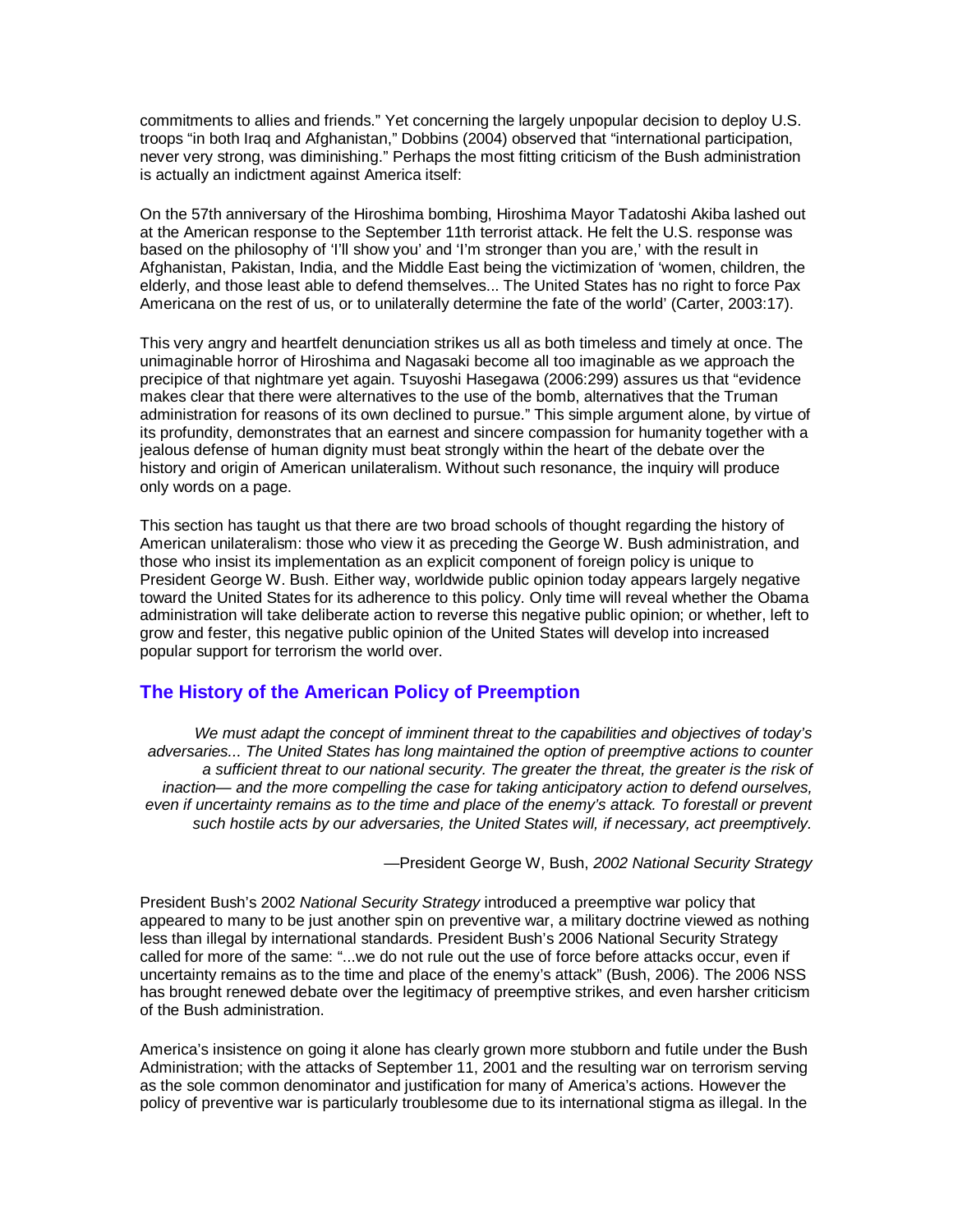remainder of this article, I will explore and attempt to weigh the prevailing attitudes and opinions regarding the origin and implementation of the policy of preemption in America. Careful consideration of this policy is particularly relevant with the Obama administration's recent transition into office.

John Lewis Gaddis (2005:3-4) defines pre-emption as "taking military action against a state that was about to launch an attack." Gaddis informs us that "international law and practice had long allowed such actions to forestall clear and immediately present dangers." Prevention, on the other hand, is an entirely different concept. Gaddis defines preventive war as "starting a war against a state that might, at some future point, pose such risks." Gaddis continues to point out that "the Bush administration conflated these terms, using the word 'pre-emption' to justify what turned out to be a 'preventive' war against Saddam Hussein's Iraq." Gaddis also adds:

Pre-emption defined as prevention, however, runs the risk amply demonstrated over the past two years—that the United States itself will appear to much of the world as a clear and present danger. Sovereignty has long been a sacrosanct principle in the international system. For the world's most powerful state suddenly to announce that its security requires violating the sovereignty of certain other states whenever it chooses cannot help but make all other states nervous.

Dan Reiter (2003:33) offers a similar definition, stating that "preventive war occurs when one state perceives the balance of power shifting against it and it attacks sooner rather than later, when conditions would be less favorable. Preemptive war occurs when one state attacks in order to forestall a perceived imminent attack."

While it may be true that the United States has traditionally allowed for preemptive strikes in the case of an imminent threat, President Bush's call to "adapt the concept of imminent threat" was noteworthy, to say the least. Richard Falk (2002:1) calls it "radical," and he cites President Bush's June graduation address to the cadets at West Point as "the fullest articulation, so far, of the new strategic doctrine of pre-emption." Far from endorsing it, however, Falk warns:

Pre-emption... validates striking first, not in a crisis, but on the basis of shadowy intentions, alleged potential links to terrorist groups, supposed plans and projects to acquire weapons of mass destruction, and anticipations of possible future dangers. It is a doctrine without limits, without accountability to the UN or international law, without any dependence on a collective judgment of responsible governments and, what is worse, without any convincing demonstration of practical necessity.

Obviously, in the above quotation, Falk is discussing preemption a la the Bush Doctrine, not preemption as it is defined by Gaddis. This is a point that needs to be made early on, for President Bush is not the only one who appears to confuse the two terms of "preemption" and "preventive war." Many of the scholars and journalists who have commented on this very subject also, at first glance, appear to have confused the two terms as well. The trick is to infer whether it is an intentional acknowledgment of the radical new spin the Bush administration has placed on preemption (as in Falk's case), or whether the author(s) are truly confusing the terms themselves. This is obviously crucial to understanding the argument being made: Is the argument contending that the Bush administration's articulation of preemption as *policy* is something new? Or is the argument objecting to the use of preventive war as morally wrong and its implementation as policy as something new? Or is the argument objecting to the Bush administration's use of the term "preemption" to describe a policy of "preventive war?" In the case of this last argument, is the point to reveal the Bush administration's deliberate spin on the term, or to poke fun at the fact that perhaps the Bush administration didn't know the difference? The following statement is a good example: "The strategy of preemption is not simply a military strategy, but is, in fact, a kind of barbaric politics, a serious attack against civilized humanity" (Kuang, 2005:161).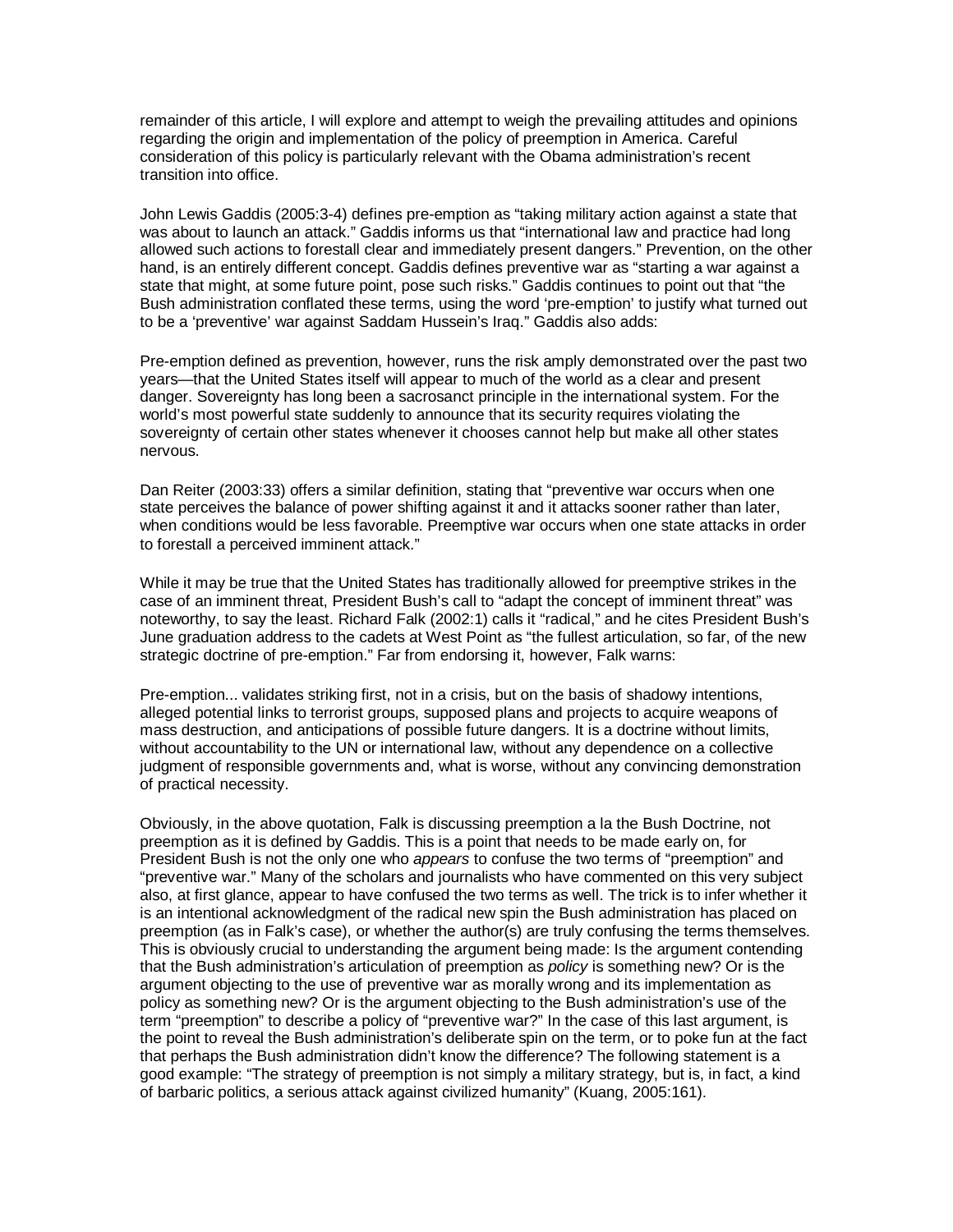Because there is nothing "barbaric" about striking first in a situation of true imminent threat, we can reasonably conclude that although Kuang uses the term "preemption" he is actually describing "preventive war." Kuang is also clearly commenting on the irony that the world's leading democracy would revert to such an unacceptable military strategy. Kuang's sentiments are especially true given the scope of President Bush's War on Terror. In addition to the fact that this is a huge war that is still unfolding, it's also a war with unknown multiple fronts, unknown multiple enemies, and with no end in sight. The long-range consequences of "preemptive" strikes against regimes that give sanctuary to terrorists such as the Taliban, failed states that breed terrorism such as Iraq, and state sponsors of terrorism could be with us for generations. Who can possibly say where this could lead us?

Dunwoody and Hammond (2006:20) argue that the U.S. shift to a preemptive policy has substantially increased the inevitability of what they call "false positives," or in other words, unwarranted, or unprovoked attacks While Dunwoody and Hammond are actually discussing the policy of preemption here, they are clearly referring to the adoption of the policy as a "shift," indicating that it is at the very least an alteration of policy, if not an entirely new policy altogether. Moreover, they are articulating the particularly thin line between preemption and preventive war within the context of the war on terror, calling attention to the "inevitability" of "false positives" when employing preemption against non-state actors. Multiply these false positives across the globe for an indefinite period of time, and you're left with a global preventive war: Armageddon.

The Bush administration, even before 9/11, appears to have been committed to a military solution to the problem of terrorism. Instead of targeting the terrorists directly or pursuing a proportional response, the Bush administration launched full-scale military operations toppling governments in Afghanistan and Iraq. Retaliation and continued threats of the use of force against rogue states, justified by the war on terrorism, have become a hallmark of the Bush administration. The collection of evidence and the clear identification of the actual perpetrators of an attack, prior to retaliation, seem to have been abandoned in favor of rapid retaliation against 'known targets' (Badey, 2006, 320).

Badey's statement avoids use of either term, but what he is describing is unquestionably preventive war. While acknowledging that "the mega-terrorist challenge requires some rethinking of the relevance of rules and restraints" based on the Westphalian system, Falk (2002:.2) chides the notion of "carrying the retaliatory war to the networked enemy concealed in some sixty countries" as pure insanity. Likewise, Ryan Hendrickson (2005) distinguishes between the Clinton administration which launched retaliatory strikes against specific al Qaeda targets following the 1998 attacks on the U.S. embassies in Nairobi and Dares Salaam, and the Bush administration which has launched a world-wide, preventive campaign against terror following the September 11, 2001 attacks. This campaign has been so unprecedented that the United States' membership on the UN Human Rights commission was revoked:

In 2001, following the early actions by the Bush administration, the United States was voted off as a member of the UN Human Rights Commission... the United States had been a member of the Commission since its inception... The international community was sending the United States a message (Carter, 2003:18).

Finally, Alan Elsner argues that the Bush administration's policy of preemptive strikes against potential future threats "marks a stark change" in U.S. foreign policy. "Potential" and "future" threats are hardly imminent, thus one could reasonably conclude that Elsner is also discussing the policy of preventive war (Democracy Now, 2002).

There is also a large body of scholars, security professionals and journalists alike, that argue the Bush administration's preventive war approach is as equally unwarranted as it is unprecedented. For example, Lantis and Moskowitz (2005:90) contend that the Bush administration deliberately took full advantage of the immediate post-9/11 security environment to "implement a new strategy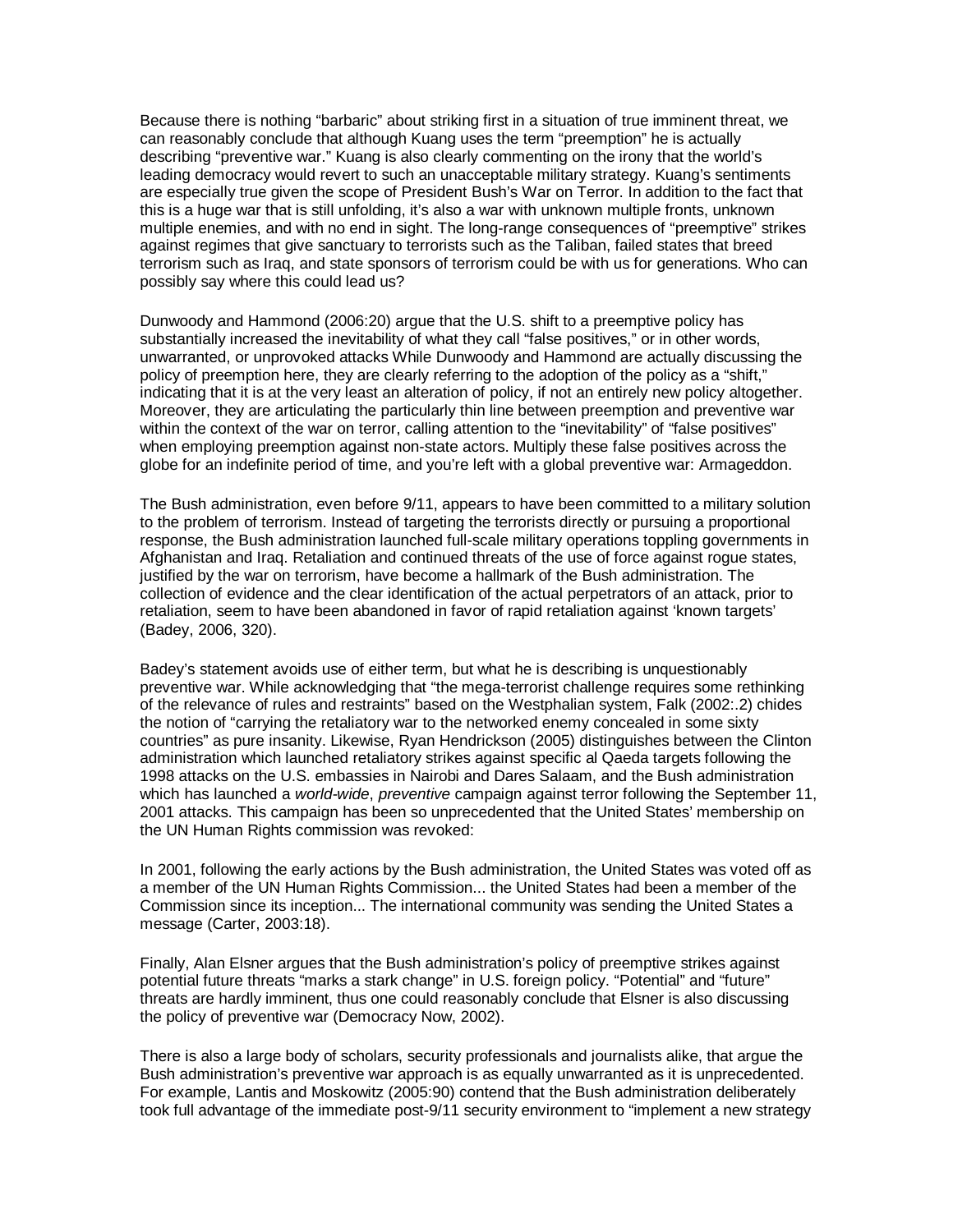calling for preemptive strikes against potential enemies." The authors' specific wording: preemptive strikes against potential enemies implies an opportunism on the part of the Bush administration. It also leaves one to contemplate just how potential an imminent threat can be. Once again, this appears to be a case where the use of the term "preemption" is clearly used to denounce preventive war.

The sample of scholarship and journalism on the history of the policy of preemption included in this study is far more critical of the Bush administration than it is sympathetic. This is no doubt due to the dubious use of the term "preemptive" to also mean "preventive war." If this small sample is representative of the entire body of work available, the consensus is that preemption, while perhaps not new as a *strategy*, is certainly new as a *policy* to liberal democracy:

The strategy of preemption is a sign of America's abandonment of both traditional Western international regulatory systems and the principle of rule by law as established under the U.N. Charter. Instead, America is bringing about the return to an era where naked power takes preeminence (Kuang, 2005:160).

The bombing of Hiroshima and Nagasaki can truly be debated as both preemptive strikes and preventive war. Yet, while some may correctly argue that Japan posed an imminent threat to the United States, and others may correctly argue that there were certainly other alternatives available, very few would ever even try to justify the carnage and brutality of Fat Man[3] and Little Boy[4] today. Yet this is exactly what we find ourselves contemplating in this debate over the validity of "preemptive" strikes. Right or wrong, moral or immoral, as Dunwoody and Hammond have argued, it is the "inevitability" of unwarranted attacks that preventive war unleashes that we should be contemplating. If we are not prudent in our actions, Kuang's "era of naked power" could well be a portent for own times.

This section has revealed that while the history of the strategy of preemption as defined by Gaddis (requires imminent threat) does indeed precede President George W. Bush, the Bush administration's use of preemption as policy is viewed by many as new to western-style democracy. However, this article also establishes broad agreement that the policy of "preemption" as advocated by the Bush administration is actually the doctrine of preventive war. While there are definitely two schools of thought on the overall acceptability of the preventive war doctrine and its effectiveness in countering terrorism, there is also broad agreement that the implementation of the doctrine of preventive war as policy is unique to the George W. Bush administration. Whether the Obama administration will continue this policy is a serious consideration for scholars and policy planners alike.

## **History of American Military Hegemony**

"Our forces will be strong enough to dissuade potential adversaries from pursuing a military buildup in hopes of surpassing, or equaling, the power of the United States."

—President George W. Bush, 2002 National Security Strategy

Much like we questioned the origins and extent of American unilateralism and the policy of preemption before President George W. Bush, we can also question the origins and extent of American military hegemony before the Bush administration. Was military hegemony ever previously a standard of American foreign policy? Or was the Bush administration secretly thanking heaven for September 11?

While David Hendrickson and Robert Tucker (2006) note that the Bush Doctrine is "a radical departure from an American tradition of non-interference in the domestic affairs of other states," John Owen (2006:38) points to individuals such as Henry Clay, who wanted to "spread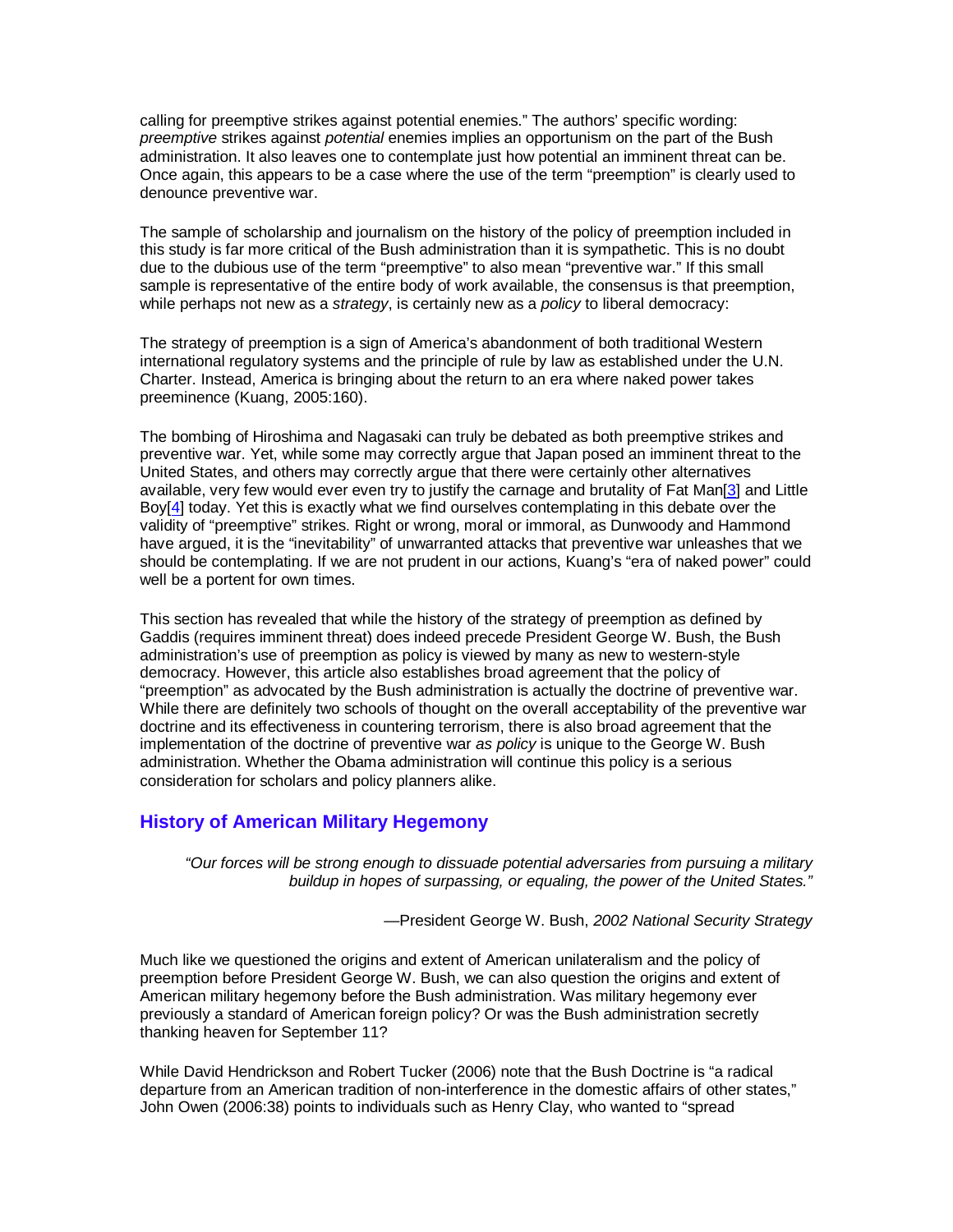republicanism by force." Owen also argues that the American "tradition of non-intervention itself emerged and persisted in part because America was, until the late 19th century, a puny power." Owen insists that once America grew stronger, it became more willing to "intervene in the domestic affairs of other states." Alfred Mahan agrees, citing that the United States established American military hegemony in the Western Hemisphere with the Monroe Doctrine (Akturk, 2006).

Bruce Walker (2004) points to the collapse of the Soviet Union as the beginning of American military hegemony. This seems obvious enough unless we use American military spending since the end of the Cold War as a measure. One would expect the emergence of American military hegemony to be accompanied by increased military spending, but we find that the opposite is the case for this time period. Beginning in the 1990s, the American economy encountered tremendous economic growth. Defense spending plummeted from 6.5 percent of GDP to roughly 3.5 percent. The Clinton administration eliminated the deficit and actually achieved a budget surplus. When the Bush administration came to power, however, it initiated the largest increase in military spending since the Cold War. Consequently, the surplus disappeared (Rogov, 2002). To put this in perspective, actual military expenditures rose from \$289 billion in 1998 to \$626.1 billion in 2007 (52.7 percent of federal spending).<sup>[5]</sup> The projected military expenditure for 2008 is \$643.9 billion (Shah, 2007). The total budget for the Bush administration's defense program between 2002 and 2011 is over \$5.3 trillion dollars (Committee on the Budget, 2007).

These figures instead suggest that if one were using defense spending as a measure, American military hegemony emerged with the George W. Bush administration. The Bush administration on the other hand, justifies the massive increase in defense spending during its first and second terms with the increased threat of terrorism. The War in Iraq alone is expected to cost \$2,267 billion through 2016 (Reuters, 2007). Of course, military spending alone is just one measurement, and it by no means establishes the origin of American military hegemony. After all, Cold War military expenditures were excessive as well. And let's not forget that during World War II defense spending was 35 percent of GDP, compared to only 3.9 percent today (Committee on the Budget, 2007).

Another measure of military hegemony is the United States' world-wide military presence. Currently the United States has troops stationed in 226 countries around the world and permanent military bases in 63 countries (Buermann, 2007). Max Boot (2002) calls our attention to the enormous difference between the "temporary wartime buildup" of past administrations and the "permanent policy of maintaining U.S. military hegemony" called for in the 2002 National Security Strategy (NSS). Boot calls this new strategy "quite a change from U. S. tradition."

Still another measure is U.S. foreign policy. A fundamental difference between the Clinton and Bush administrations is that the Clinton administration "focused on terrorism primarily as a law enforcement issue while the Bush administration approached terrorism as a military problem." Clinton's approach was grounded in "efforts to develop and codify international legal cooperation through multilateral treaties and agreements," while President Bush's unilateral approach entailed "significant increases in U.S. military spending, and the invasion of both Afghanistan and Iraq" (Badey, 2006:308-10). President Bush (2002) has made it clear that his primary solution to international security is based on "the essential role of American military strength."

Judith Miller (2002) points to the stark difference between the 2002 NSS call for the United States to "vanquish" its enemies as opposed to the "balance of power" policy of containment, which was the "mainstay of American foreign policy since World War II." Robert Bellah (2003:25) strongly echoes this position stating that "the National Security document of September 2002 claims world military hegemony."

Still others such as Julie Wilhelmsen and Geir Flikke (2005:387) blatantly claim that American military hegemony is the offspring of the George W. Bush administration itself. Convinced that the "structural position of the USA as the world's sole remaining superpower had to be translated into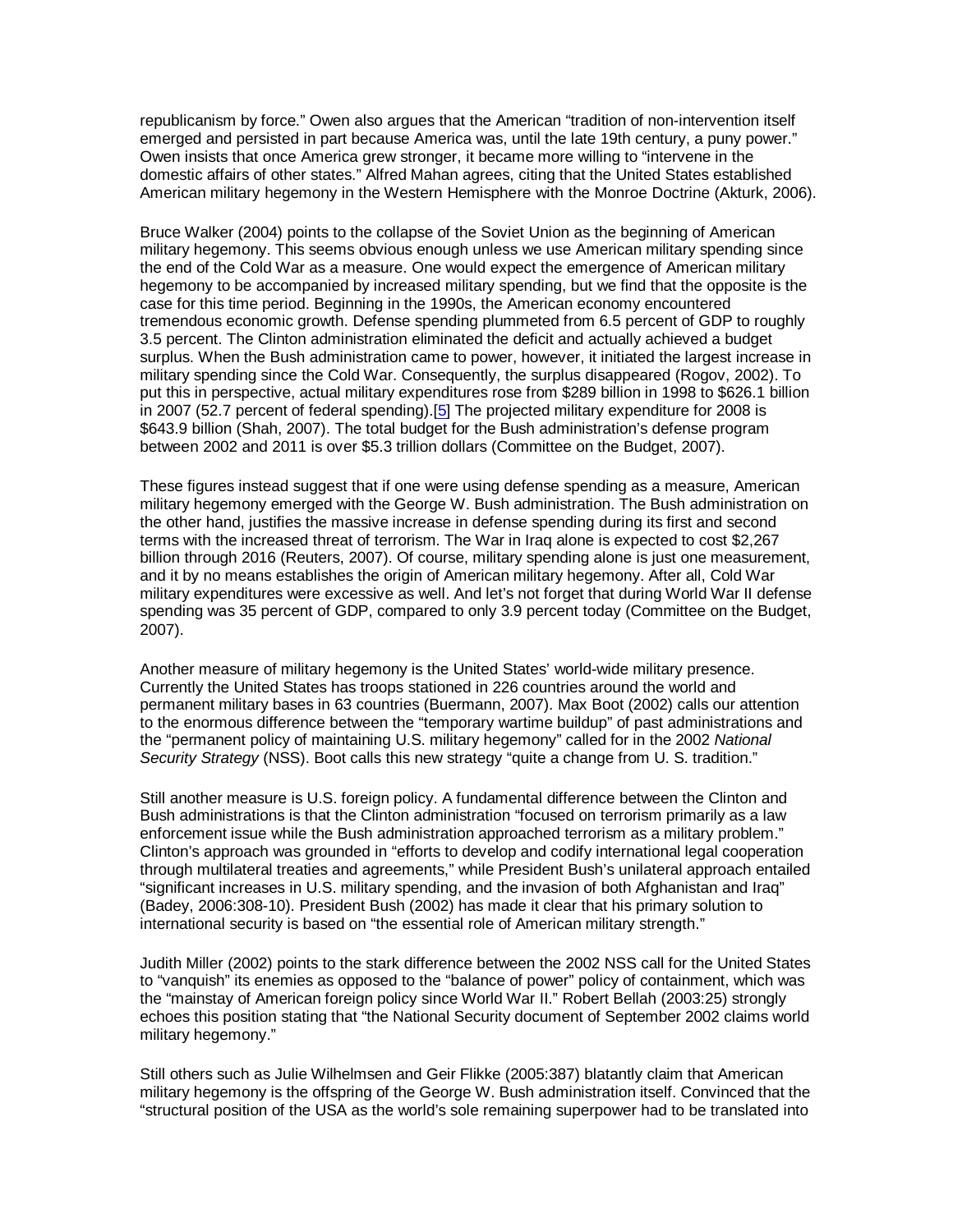a more comprehensive vision for promoting regime change in an anarchic international environment," the authors insist that the Bush administration changed its vision into a mission with a little help from 9/11. By tracing the premeditated pursuit of American military hegemony back to the Bush administration before September 11, 2001 (thereby countering the Bush administration's argument that the increased military spending was due to terrorism), Wilhelmsen and Flikke argue that the 9/11 attacks provided a convenient opportunity to both dramatically increase military spending and America's world-wide military presence.

Likewise, Michael Lind (2007) points out that while the first Bush administration (George H. W. Bush) and the Clinton administration "viewed the United States as a status quo power," the second Bush administration (George W. Bush) is "inclined to use U.S. power to revise and change the international order." Francis Fukuyama (2006) also compares these same three administrations, indicating the distinct difference between the "leadership" of the first two as compared to the "unilateralism" of the third. According to Fukuyama, it is precisely this unilateral aspect of American foreign policy that makes American military hegemony something new.

Barry Buzan (2006:1101) advances the idea that after the end of the Cold War, Washington experienced a "threat deficit" that it searched for some time to replace: "first Japan, then China, 'clash of civilizations' and rogue states." Nothing could replace the Cold War to validate the United States' role as leader of the West. When long at last the 9/11 attacks provided the impetus needed, the neoconservatives were ready and waiting. The "GWOT had the feel of a big idea that might provide a long-term cure for Washington's threat deficit."

In the months leading up to the attack on Iraq in 2003, in an effort to connect Iraq to the greater war on terrorism, the Bush administration tried desperately to convince the world that Iraq was in bed with al-Qaeda. Ansar al-Islam ("Partisans of Islam"), an al-Qaeda-affiliated guerilla group in Kurdish North Iraq, was alleged by the Bush administration to be the link between Saddam Hussein and al-Qaeda. Former Secretary of State Colin Powell specifically cited the group before the United Nations on February 5, 2003 "as a key reason" to invade Iraq. But as the invasion grew closer, the Bush administration shifted it justification for attacking Iraq from its connection to al-Qaeda (Ansar al-Islam) to the threat posed by Iraq's supposed cache of WMD. "After the war, it became a matter of common wisdom that Saddam had no links to al-Qaeda." Nor did Iraq have any WMD (Schanzer, 2004:41).

Jessica Stern (2004:111) has expressed similar skepticism regarding the Bush administration's sincerity or honesty concerning the actual threat of terrorism. Stern observes a "growing suspicion that the government sees value in making us more afraid and distracting us from foreign policy errors that are making America more hated and Americans less safe." Stern points to President Bush's continual rhetoric that America was in a battle with evil. She asserts that the Bush administration generated unnecessary fear immediately after the attacks and then capitalized on that fear in every way possible. One way that the Bush administration took advantage of the public outcry against terrorism was to hold alleged terrorists in custody indefinitely without formal charges or representation. Another example is the USA Patriot Act, approved overwhelmingly by Congress and signed by President Bush on October 26, 2001, just a few weeks after the attacks. Yet the reach of the Patriot Act is unprecedented, overriding some 48 state laws regarding the privacy of library records, allowing search and seizure without a judicial warrant, and denying Congress any oversight on how it is implemented. Stern also questions why in May 2004, then Attorney General John Ashcroft requested the help of American citizens to locate certain terrorist suspects when six of the seven names of the suspects were well known to the police and no new threat had been reported to law enforcement agencies in May 2004, only to the public. Was this possibly an attempt to refocus the attention of voters away from the news of the atrocities the administration was committing in the war on terror? Stern insists that many believe it was just that: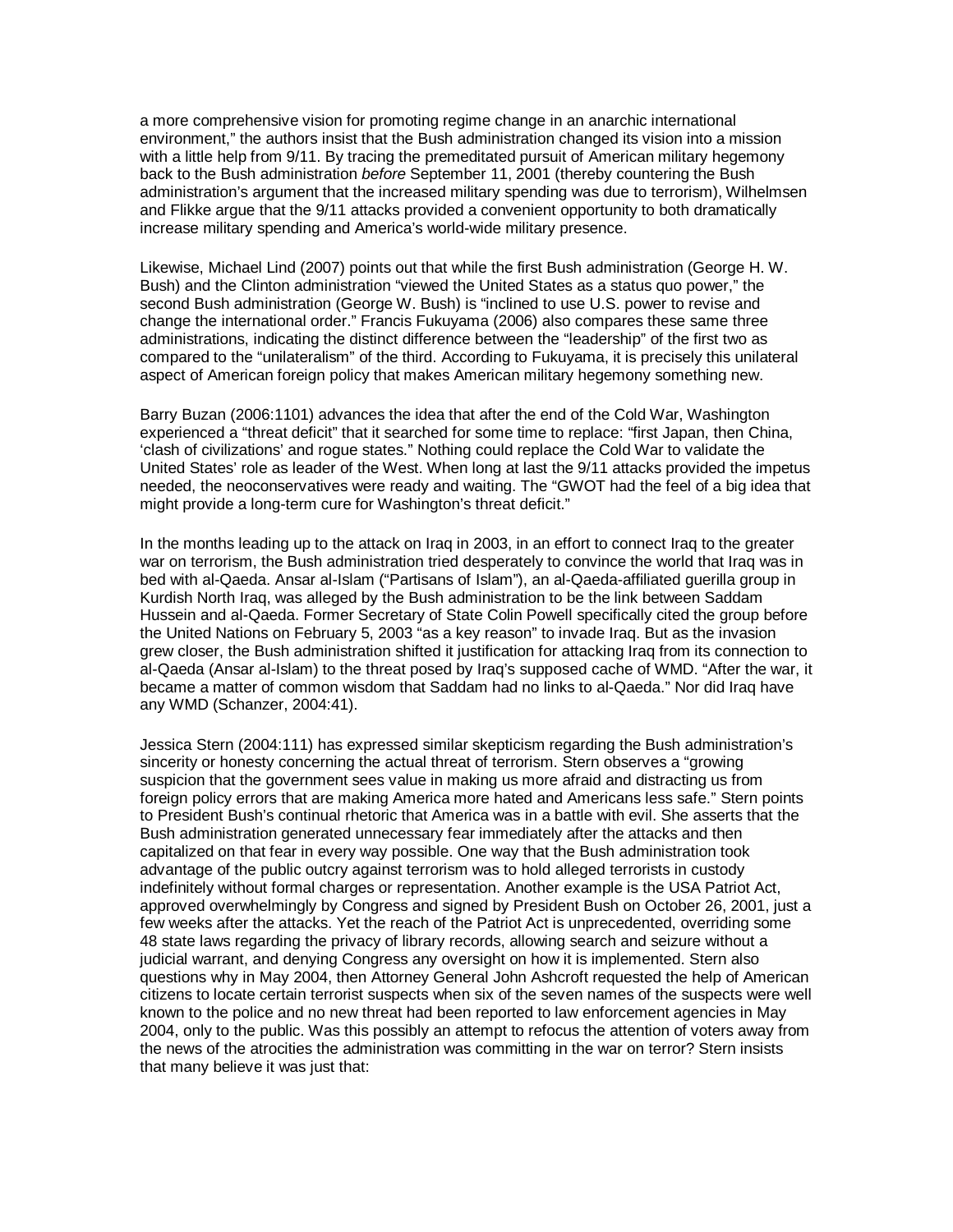The 'war on terrorism' is a multi-billion dollar exercise to protect Americans from a danger that, excluding the September 11, 2001 attacks, killed less people per year over several decades than bee stings and lightening strikes. Even in 2001, America's worst year of terrorist deaths, the casualties from terrorism were still vastly outnumbered by deaths from auto-related accidents, gun crimes, alcohol and tobacco-related illnesses, suicides, and a large number of diseases like influenza, cancer, and heart disease. Globally, terrorism, which kills a few thousand per year, pales into insignificance next to the 40,000 people who die every day from hunger, the half a million people who die every year from small wars, the 150,000 annual deaths from increased diseases caused by global warming, and the millions who die from AIDS (Jackson, 2005:157).

Scholars, security professionals and journalists alike have published countless scathing criticisms of the way the Bush administration has conducted itself in the name of the war on terror:

In the last five and a half years, with bipartisan support, Washington has invaded two countries and sent troops around the world from Somalia to the Philippines to fight Islamic militants. It has ramped up defense spending by \$187 billion—more than the combined military budgets of China, Russia, India and Britain. It has created a Department of Homeland Security that now spends more than \$40 billion a year. It has set up secret prisons in Europe and a legal black hole in Guantanamo, to hold, interrogate and—by some definitions—torture prisoners (Zakaria, 2007:24).

Beyond the question of the origin or emergence of American military hegemony, is the debate over whether it is advantageous, ethical or moral. In addition to the obvious neoconservatives, there are those such as Bradley Thayer (2006:32) who argue that American primacy is both appropriate and preferable to any other alternative available. "A grand strategy based on American primacy means ensuring the United States stays the world's number one power—the diplomatic, economic and military leader." Thayer discounts arguments that the U.S. should "retrench" because it "lacks the power to maintain its primacy" or because the "maintenance of primacy will lead the United States into the trap of 'imperial overstretch." Thayer says that those who call for retrenchment (isolationists, selective engagers, and offshore balancers) are misguided. Rather than peace, Thayer argues that retrenchment would bring "instability and war in the world." To Thayer, the only option available to America is to ensure its primacy by defending its homeland and the free flow of oil around the world. Many of Thayer's points are prevalent among conservative thinkers.

While American hegemony is enforced via its extraordinary military advantage, its popularity is often grounded in everyday, common ethnocentrism. Ethnocentrism is "the technical name for this view of things in which one's own group is the center of everything" (Sumner, 2002:13). America is no different than any other group of people; all are ethnocentric. And a certain amount of national pride is innocent enough. But when coupled with American military superiority, unilateralism and the policy of preemption (preventive war), many in the international community have come to view America as far *more dangerous* than any other threat known to man. While terrorism is a serious threat to international security "no less than two-thirds of the world's population feels the United States is the greatest single threat their nations face" (Carter, 2003:18).

Here in America, this may be difficult to comprehend. Many Americans simply can't imagine how the greatest democracy in the world could be viewed as such a threat. Jackson (2005:150) argues that this is primarily because, while we were bombarded with media coverage of the 9/11 attacks, repeatedly referred to as "Ground Zero," [6] we never saw any media coverage "showing pictures of bombed Afghan civilians." This deliberate censorship flies in the face of liberal democracy. But as Jackson reveals, the American public has been intentionally deceived. Lynch (2002) on the other hand, insists that other members of the international community have not been so deceived; revealing that in 2002 the United Nations reported al Qaeda recruitment had increased substantially in nearly 40 countries once the United States began preparing to invade Iraq.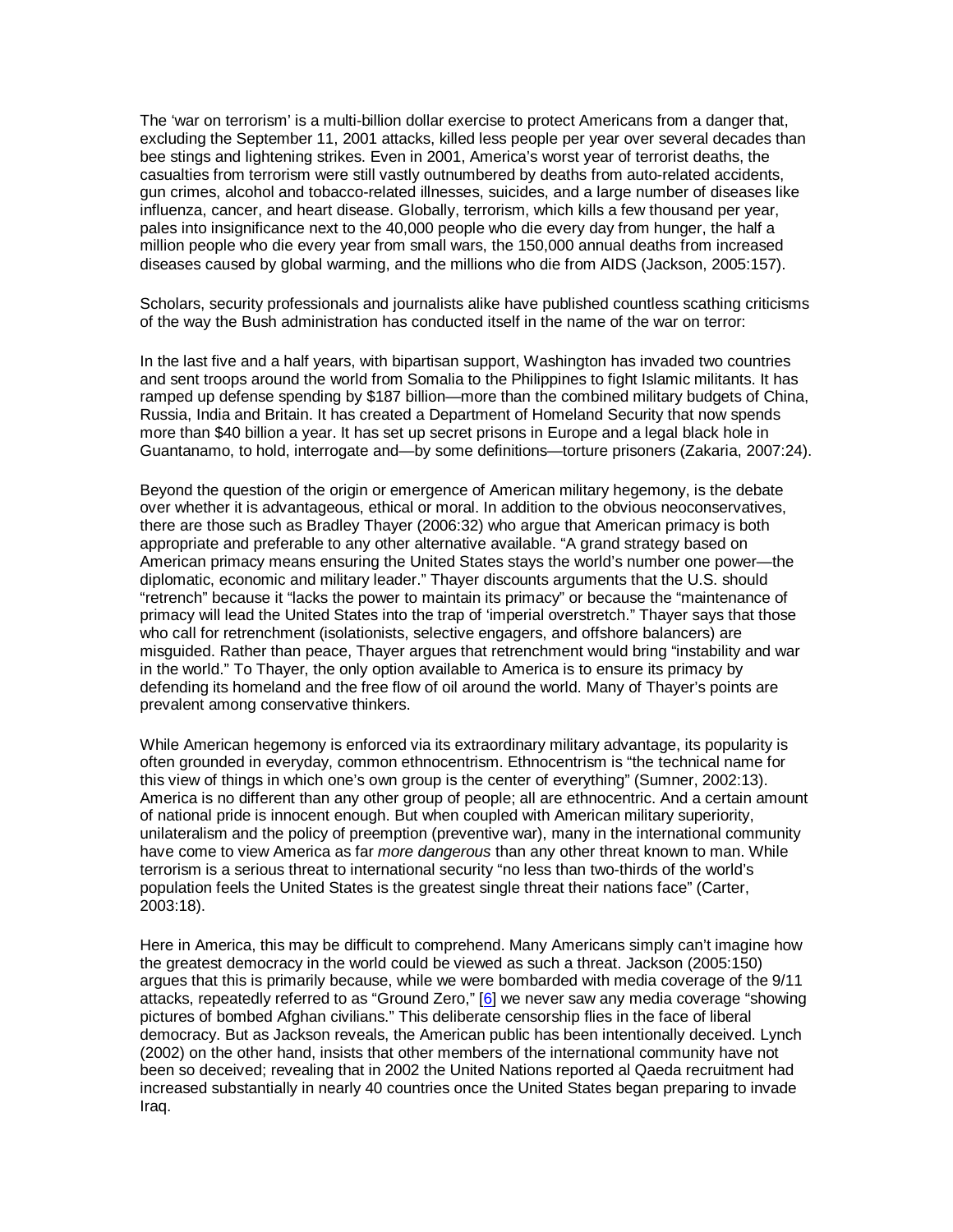In a similar vein, Thomas (2004) criticizes America for preferring "to conduct massive bombing campaigns against other states without much fear of casualties to American forces." Thomas contends that the United States has done this time and time again, despite the necessity of it, the justness of the cause, or the civilian casualties incurred. He states that "Washington wants other states to trust its noble intentions, but the record of U.S. military interventions in Vietnam, Iraq, Panama, Afghanistan, and other places would give rise to doubts." In addition to the suspicions many in the global theater have developed concerning America's benevolent intentions, there is also a growing awareness of its insensitivity to other cultures and values:

"The human desire for freedom is universal ..." This is a favorite Bush trope. In some sense it might be true. But if this uniform human desire exists, it is often buried under layers of culture and institutional impediments that prevent its expression (Lowry, 2006:24).

Falk (2002) reminds us that as Americans we tend to be blind to our nation's ills. We automatically assume that our notion of liberal democracy is the best and more-or-less only way to govern a nation. But taken from the perspective of another, equally ethnocentric group of people, America is riddled with violent crimes, addictions of all kinds, domestic violence, vice, greed, and immorality. America's liberal democracy has not spared us any of these ills; nor has America's great wealth spared an unacceptably large percentage of its own population from hunger, homelessness, inaccessibility to healthcare, and the consuming nihilism of poverty. Yet as of December 2008, America spends \$12 billion per month on the war in Iraq!

According to Falk, it's not surprising that other cultures want no part in our liberal democracy, yet America insists on thrusting it upon them anyway, often by force. This is because America thinks that America is the best. Furthermore, America thinks that America knows what's best for everyone else. While neither of the above are necessarily true, unfortunately America has the military strength to impose its will upon others.

President Bush's conception of "military strength beyond challenge," necessarily subjugates all other militaries of the world to U.S. domination:

One can only wonder at the reaction of foreign ministries around the world, say in Paris or Beijing, when confronted by this language, which dramatically diminishes traditional sovereign rights, as well as by the reinforcing moves to scrap the ABM treaty, to build a missile defense shield and to plan for the weaponization of space (Falk, 2002:4).

Stephen Walt (2002:74) cautions that the military effort to "combat global terrorism is likely to reinforce the fears and resentment that gave rise to al-Qaeda in the first place." Walt further warns that the "longer this effort takes, and the more it requires the United States to interfere in other countries' business, the greater the chance of a hostile backlash later on." Walt (2004) reveals that this backlash can be seen in more than one area of foreign relations, pointing out that despite the close relations established between the United States and most of Europe since World War II, 2003 "marked the lowest point in transatlantic relations since World War II." While Walt explains that the relationship had been disintegrating for "several years-fueled largely by European concerns about American unilateralism," he also clearly states that "the crucial event was the U.S.- led invasion of Iraq in March 2003."

Beyond the question of whether American military hegemony is moral or ethical, we also explore whether it is politically advantageous. Conservative thinkers such as Bradley Thayer insist that, beyond being an advantageous approach, it is the *only* way to maintain the status quo. Others such as Richard De Zoysa (2005:149) argue that it is precisely the West's use of its superior wealth and military strength to prop up corrupt regimes in favor of their own interests, and at the expense of the people, that "fuels militancy and hatred." Likewise, the Bush administration's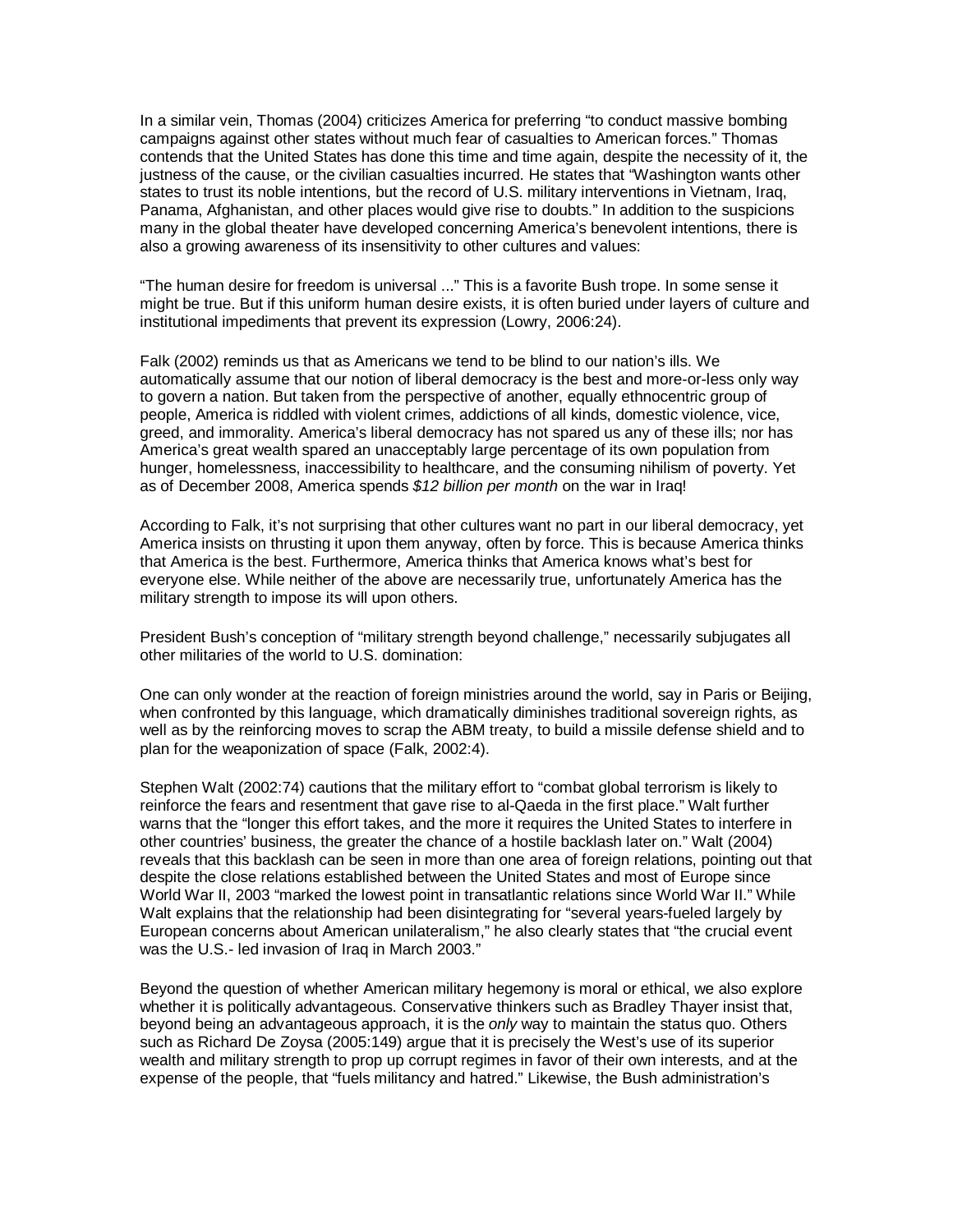increasing reliance on technology via air strikes and "search and destroy missions" that kill innocent civilians creates a "recruiting ground for terror."

Posen (2003) assures us that America's military superiority may very well keep us at the top of the food chain today, pointing out that in 2001 the United States D.O.D. budget for military research and development alone was roughly equal to the entire military budgets of France and Germany combined. However, by 2025 the world's population is projected to grow to 8 billion; with most of this growth taking place in the developing world. This could mean real problems for a technology-rich, but dwindling U.S. military. The enemies that America is creating today will surely be far too numerous to fight by conventional means tomorrow.

De Zoysa (2005:150) insists that President Bush's war on terror "offers the terrorists a combative status as military equals in which governments can easily lose their moral authority through the careless bombing of innocents." The Bush administration's superior weaponry may minimize American casualties now, but De Zoysa and many others, insists that a military approach is not the solution: "only patient work promoting human rights and internationalism can succeed in the long term."

Bueno de Mesquita and Dickson (2007) propose a scenario in which terrorists attack a particular target with the strategic goal of provoking the targeted government into retaliating, and thus radicalizing the population. This scenario results in substantially increased support for the terrorist organization and a loss of support for more moderate groups. The authors conclude that the key component in such a scenario is public perception of the situation, not the actual facts. This strongly supports the concept that the war on terror is a battle of ideas more so than a battle that can be won by virtue of military superiority. "Every time American troops shoot into a crowd, even in self defense, the image of America as a reckless, ruthless oppressor is highlighted" (Stern, 2004:119). In the words of Indiana Senator Richard Lugar: "military operations alone will not win the longer war on terrorism" (Committee on Foreign Relations, 2006:1).

Based on the samples of scholarship and journalism reviewed above, it is obvious that while there are some who claim that American military hegemony emerged prior to the George W. Bush administration, there are a great deal who claim that today's particular brand of military hegemony is unique to the Bush administration alone. Also, while there are those who champion U.S. military primacy in the world as sound foreign policy, there is also a substantial number who view it as immoral, unethical, and extremely dangerous. The very existence of this debate itself may one day prove that there are at least two paths to international peace. It may also prove that peace is unattainable. We can only hope that it does not one day confirm the words of Albert Einstein: "I know not with what weapons World War III will be fought, but World War IV will be fought with sticks and stones."

For more insights into contemporary international security issues, see our *Strategic Insights* home page. To have new issues of Strategic Insights delivered to your Inbox, please email ccc@nps.edu with subject line "Subscribe." There is no charge, and your address will be used for no other purpose.

#### **References**

1. Samuel P. Huntington, "The Lonely Superpower," Foreign Affairs 78, No. 2 (March/April, 1999): 35.

2. President Bush's conception of "military strength beyond challenge" (Bush, 2002), necessarily subjugates all other militaries of the world to U.S. domination.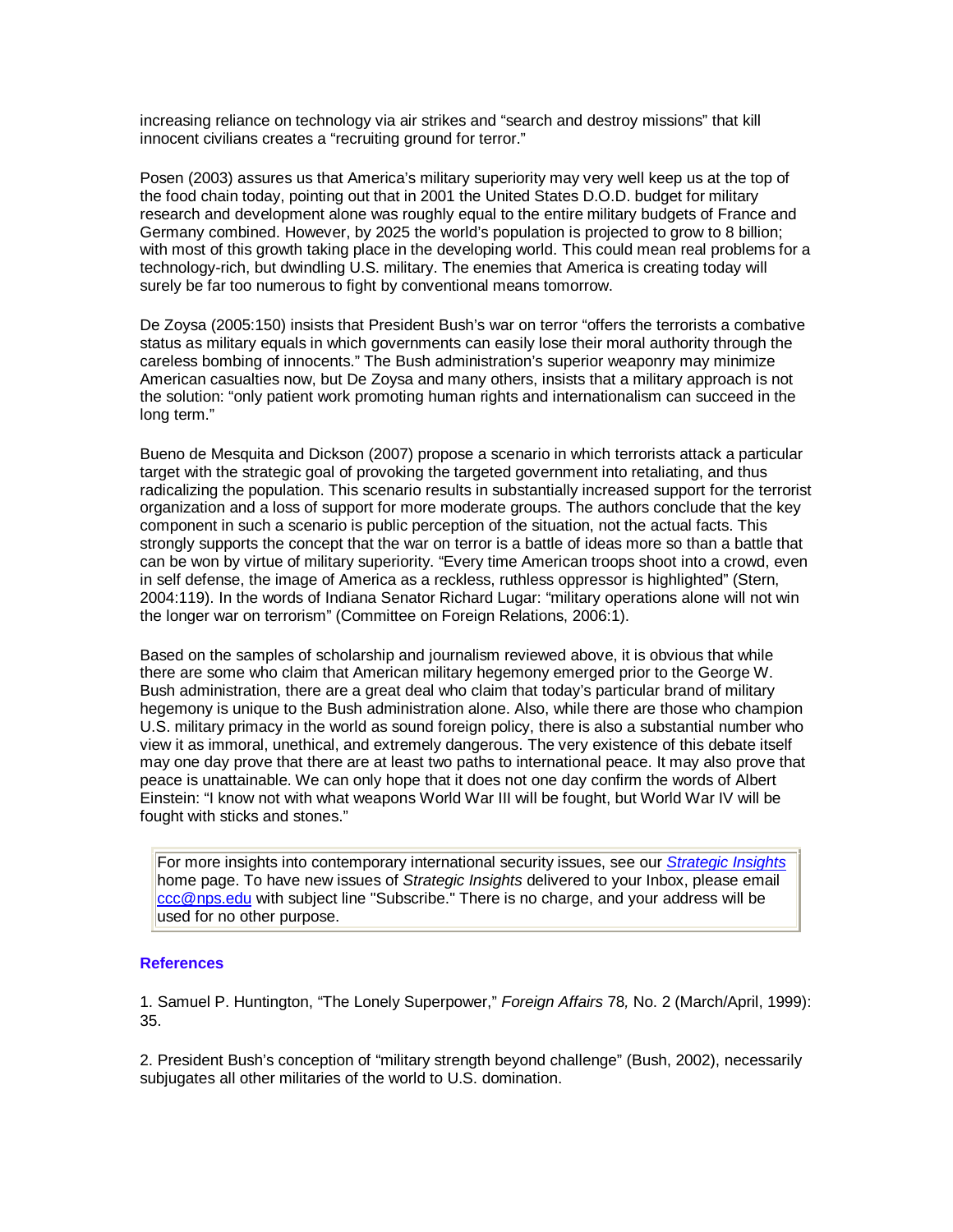3. Fat Man was the bomb that exploded over Nagasaki on August 9, 1945.

4. Little Boy was the bomb that exploded over Hiroshima on August 6, 1945.

5. Compared to health at 5.6 percent of total federal spending and education at 6.3 percent (Shah, 2007).

6. World War II reference to Hiroshima and Nagasaki.

#### **Bibliography**

Akturk, S. (2006). "A Military History of the New World Order and the Emergence of the U. S. Hegemony." Alternatives: Turkish Journal of International Relations 5, No. 1 & 2, 65-72.

Badey, T. J. (2006). "US Counter-terrorism: Change in Approach, Continuity in Policy." Contemporary Security Policy 27, No. 2, 308-24.

Barry, J. (2007). "Inspection Shutdown." Newsweek, July, 16, 9.

Bellah, R. (2003). "Imperialism, American-style." The Christian Century, March 8, 20-25.

Betts, R. K. (2006). "The Soft Underbelly of American Primacy: Tactical Advantages of Terror." In Terrorism and Counterterrorism: Understanding the New Security Environment, Second Edition, edited by Russell D. Howard & Reid L. Sawyer, 386-401. Dubuque, IA: McGraw-Hill.

Boot, M. (2002). "Doctrine of the 'Big Enchilada." The Washington Post, October 14, A29.

Bueno de Mesquita, E. and E. S. Dickson (2007). "The Propaganda of the Deed: Terrorism, Counterterrorism, and Mobilization." American Journal of Political Science 51, No. 2, 364-81.

Buermann, J. (2007). "American Hegemony: A Timeline." September 8, 2007.

Bush, G. W. (2001). "President's Remarks at National Day of Prayer and Remembrance." The National Cathedral, Washington, DC, September 14, 2007,

Bush, G. W. (2002). The National Security Strategy of the United States of America, July 5, 2007.

Bush, G. W. (2006). The National Security Strategy of the United States of America, July 15, 2007.

Buzan, B. (2006). "Will the 'Global War on Terrorism' be the New Cold War?" International Affairs 82, No. 6, 1101-1118.

Carter, R. G. (2003). "Leadership at Risk: The Perils of Unilateralism." PSOnline, January, 17-22.

Committee on the Budget (2007). "Budgeting for War Costs." Hearing before the Committee on the Budget. House of Representatives, One Hundred Tenth Congress, First Session, January 18, 2007. Washington, DC: US Government Printing Office.

Committee on Foreign Relations (2006). "Counterterrorism: The Changing Face of Terror." Hearing before the Committee on Foreign Relations. United States Senate, One Hundred Ninth Congress, Second Session, June 13. Washington: US Government Printing Office.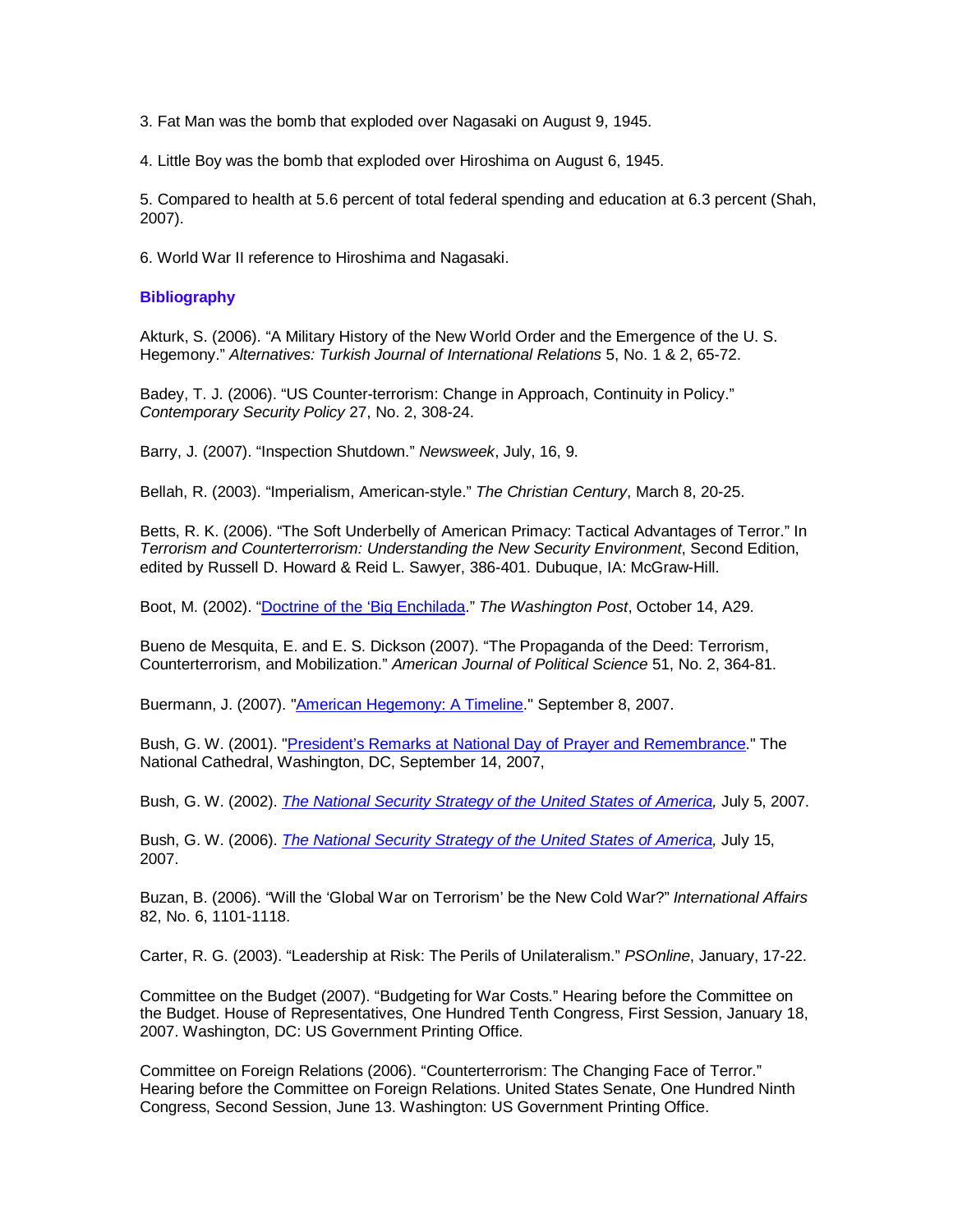Cronin, B. (2001). "The Paradox of Hegemony: America's Ambitious Relationship with the United Nations." European Journal of International Relations 7, No. 1, 103-30.

Democracy Now (2002). U.S. Preemptive Strike & Assassination Plans from Cuba to Iraq: JFK's Legal Counsel Ted Sorensen Debates Cuba Historian Jane Franklin. September 7, 2007.

De Zoysa, R. (2005). "America's Foreign Policy: Manifest Destiny or Great Satan?" Contemporary Politics 11, No. 2-3, 133-56.

Dobbins, J. (2004). "We're all Multilateralists Now." International Herald Tribune, November 13, 2004.

Duffy, M. (2007). "How to Walk Away." Time, July 30, 2007, 24-31.

Dunwoody, P.T. and K. R. Hammond (2006). "The Policy of Preemption and its Consequences: Iraq and Beyond." Peace and Conflict: Journal of Peace Psychology 12, No. 1, 19-35.

Falk, R. (2002). "The New Bush Doctrine," The Nation, June 27, 2002.

Finkelstein, L. S. (2006). "The Rule of Law, the United States, and the United Nations: An Ambiguous Record." American Foreign Policy Interests 28, No. 4, 297-303.

Fukuyama, F. "The Clash of Cultures and American Hegemony. A Presentation to the American Political Science Association." The American Interest, September 1, 2006.

Gaddis, J. L. (2005). "Grand Strategy in the Second Term." *Foreign Affairs* 84, No. 1, 2-15.

Hasegawa, T. (2006). Racing the Enemy: Stalin, Truman and the Surrender of Japan. (Cambridge: Harvard University Press, 2006).

Hendrickson, D.C. (2006). "Preemption, Unilateralism, and Hegemony: The American Tradition?" Orbis, No. 2 (Spring 2006): 273-87.

Hendrickson, D. C. and R. W. Tucker (2006). "A Test of Power. U.S. Policy and Iran." The National Interest, No. 85 (September 1, 2006): 49-56.

Hendrickson, R. C. (2005). "The United States vs. Terrorism: Clinton, Bush and Osama bin Laden." In Ralph G. Carter (Ed.), Contemporary Cases in U.S. Foreign Policy: From Terrorism to Trade, edited by Ralph G. Carter, 65-88. Washington, DC: CQ Press, 2005.

Hoffmann, S. (2006). "The Foreign Policy the U.S. Needs." The New York Review of Books 53, No, 13, 1-13.

Holmes, K. R. (2007). "Ensuring a Legacy: Solidifying the Bush Doctrine." The National Interest 87 (Jan/Feb): 21-7.

Jackson, R. (2005). "Security, Democracy, and the Rhetoric of Counter-terrorism." Democracy and Security 1, No. 2, 147-71.

Keohane, R. O. (1990). "Multilateralism: An Agenda for Research." International Journal 45 , No. 4, 731-64.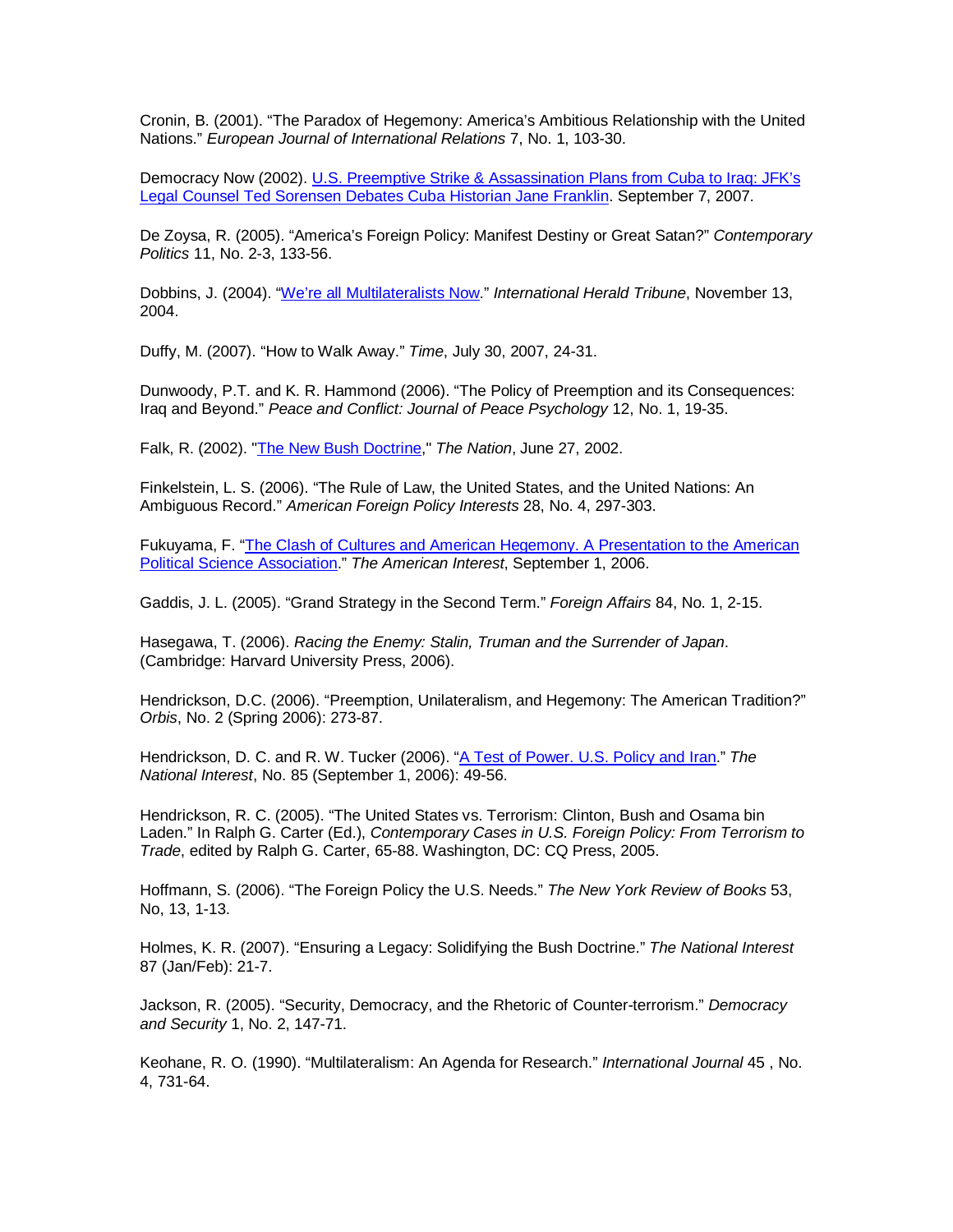Krauthammer, C. (2001). "The New Unilateralism." The Washington Post, June, 8, 2001.

Kuang, X. (2005). "Preemptive War and a World out of Control." Positions 13. No. 1, 157-67. Translated by Jim Bonk.

Lantis, J. S. and E. Moskowitz (2005). "The Return of the Imperial Presidency? The Bush Doctrine and U.S. Intervention in Iraq." In Contemporary Cases in U.S. Foreign Policy: From Terrorism to Trade, edited by Ralph G. Carter, 89-122. Washington, DC: CQ Press, 2005.

Leffler, M. P. (2005). "Response." Diplomatic History 29, No. 3, 441-4.

Lind, M. (2007). "Beyond American Hegemony." New America Foundation, September 8, 2007 (from The National Interest, May-June 2007).

Liu, C.K. (2006). "Current U.S.-China Relations: U.S. Unilateralism." HenryCKliu.com, June 1, 2007, originally posted on Asia Times Online, July 1, 2006.

Lobe, J. (2002). "US and the Triumph of Unilateralism." Asia Times Online. June 1, 2007.

Lowry, R. (2006). "The Bush Foreign Policy, Take Two: A Symposium." The National Interest (Summer 2006): 24-5.

Lynch, C. (2002). "Volunteers Swell: A Reviving Qaeda." International Herald Tribune, December 19, 2002.

Miller, Judith. (1996). God Has Ninety-Nine Names. New York, NY: Touchstone, 1996.

Owen, J. M. IV. (2006). "Democracy, Realistically." The National Interest 83 (Spring 2006): 35-42.

Posen, B. R. (2003). "Command of the Commons." International Security 28, No. 1, 5-46.

Reiter, D. (2003). "Exploring the Bargaining Model of War." Perspectives on Politics 1, No. 1, 27- 43.

Rogov, S. (2002). "The Bush Doctrine. Outlines of U.S. Strategy in the Twenty-First Century." Russian Politics and Law 40, No. 6, 47-61.

Schanzer, J. (2004). "Ansar al-Islam: Back in Iraq." Middle East Quarterly, Winter, 41-50.

Shah, A. (2006). Landmines. 2007, August 13.

Stern, J. (2004). "Fearing Evil." Social Research 71, No. 4, 111-26.

Sumner, W. G. (2002). Folkways: A Study of Mores, Manners, Customs, and Morals. Mineola, N.Y.: Dover Publications, 2002.

Thayer, B. A. (2006). "In Defense of Primacy." The National Interest, No. 86, 32-7.

Thomas, R. G. C. (2004). "U.S. Regional Security Policy in South Asia." In Strategy for Empire: U.S. Regional Security Policy in the Post-Cold War Era, edited by Brian Lovemen, 203-27. Oxford: SR Books, 2004.